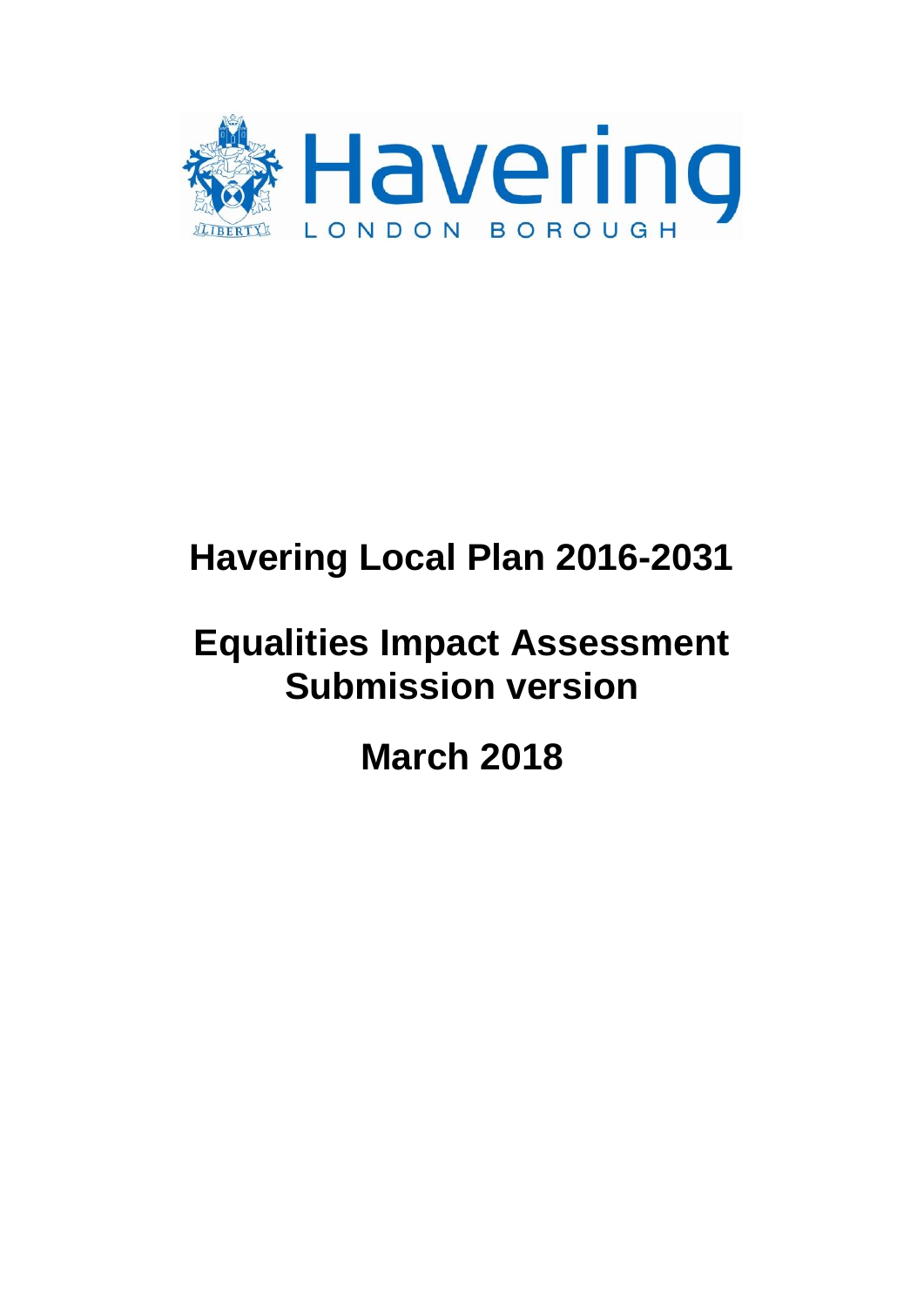# **1. Introduction**

- 1.1 This document is the Equality Impact Assessment (EqIA) for the London Borough of Havering's Submission version of the Local Plan. The purpose of the EqIA is to ensure that equality is placed at the centre of policy development and review and identifies the likely impact of this Plan on the borough's diverse community. The EqIA can anticipate and recommend ways to avoid any discriminatory or negative consequences for a particular group.
- 1.2 The duty to carry out an EqIA of new policy is set out in the Equality Act 2010. The Act protects people from discrimination on the basis of certain characteristics, which are known as protected characteristics. The protected characteristics are:
	- Age
	- Disability
	- Ethnicity/Race
	- Gender/Sex
	- Gender reassignment
	- Marriage and Civil Partnership
	- Pregnancy and maternity
	- Religion or beliefs and;
	- Sexual orientation
- 1.3 The Duty requires public bodies to have due regard for the need to eliminate discrimination, advance equality of opportunity, and foster good relations between different people when carrying out their activities.

# **2. The Havering Proposed Submission Local Plan**

- 2.1 The Submission version of the Local Plan 2016-2031for Havering guides future growth and development within the borough over a 15 year period up to 2031. The Plan sets out the Council's ambitious Vision: Havering – Making a Greater London and strategy and the policies that are needed to deliver them.
- 2.2 The Local Plan indicates the broad locations in Havering for future housing, employment, retail, leisure, transport, community services and other types of development. The policies in the Proposed Submission version of the Local Plan will help ensure that the needs of the borough over the next 15 years are sustainably met. The Submission version of the Local Plan and Proposals Map, when adopted, together with the London Plan, the Joint Waste Development Plan Document (DPD) for the East London Waste Authority Boroughs and Havering's forthcoming Site Specific Allocations Local Plan will comprise the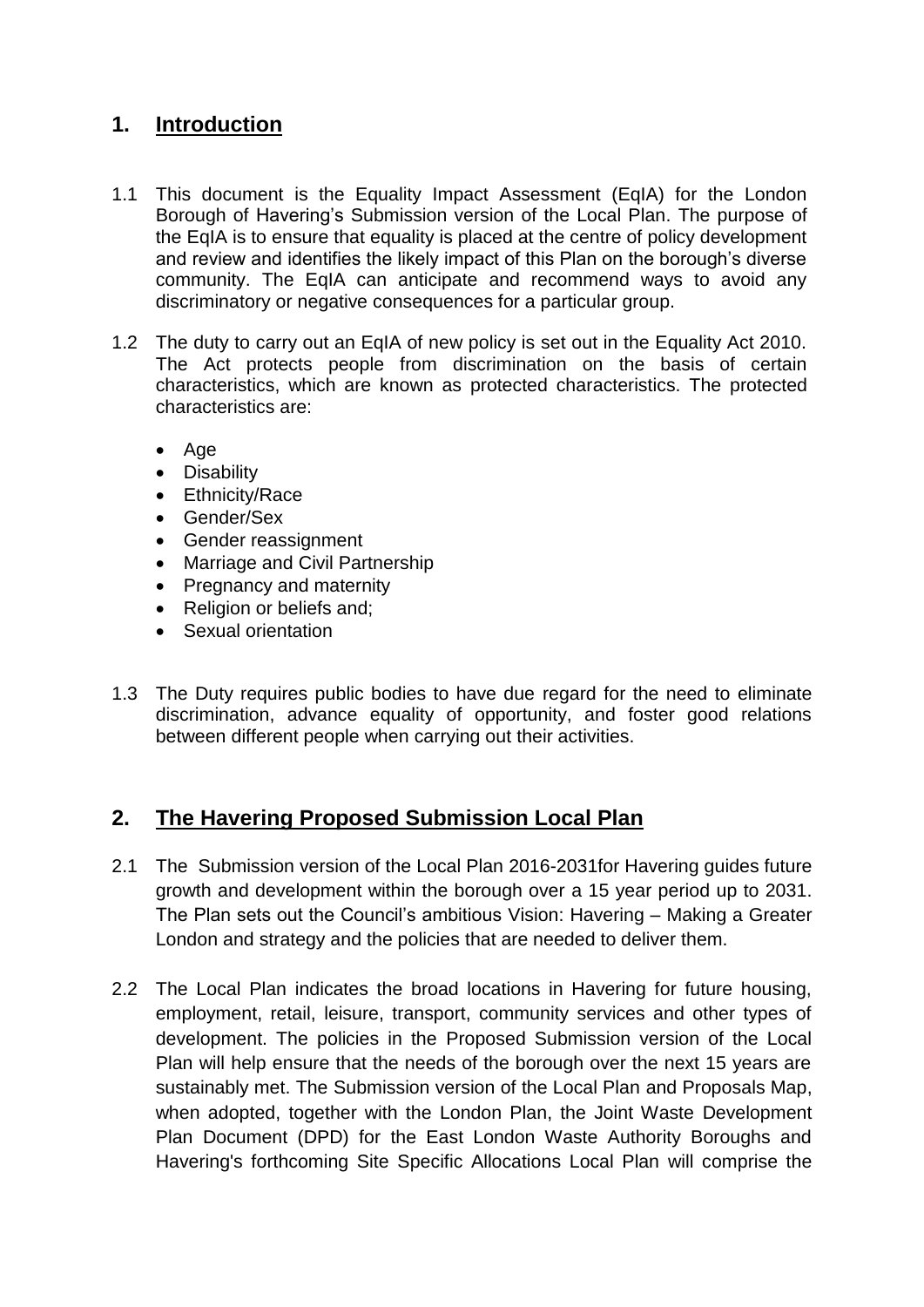Development Plan for the borough and will be the primary basis against which planning applications are assessed.

- 2.3 The Submission version of the Local Plan must be consistent with the National Planning Policy Framework (NPPF) 2012 and in general conformity with the London Plan 2016 (consolidated with alterations since 2011). The London Plan was subject to an integrated impact Assessment which incorporated sustainability, community safety, health and equalities assessments.
- 2.4 The Submission version of the Local Plan has been prepared to be purposely focused and concise and it does not repeat policies that are already set out within National and Regional planning documents.

# **3. Process**

3.1 The EqIA has been prepared following an iterative process. This involved identifying the likely impacts arising from each draft policy and then considering these impacts as positive, negative or neutral in light of the thrust of the relevant policy. This was set against known facts, information and evidence gathered from the Council's robust evidence base which underpins the Local Plan and which relates specifically to the protected characteristics listed in the Equality Act 2010. Recommendations on ways by which the negative impacts could be removed or mitigated and the positive impacts strengthened were then sought. The draft policies affected were then redrafted with such amendments in mind and then re-examined again in the same iterative process until they emerged with no known negative impacts and became acceptable.

In summer 2017 the Council consulted on the Proposed Submission Havering Local Plan under regulation 19 of the Town and Country Planning (Local Planning (England) Regulations 2012. The EqIA was published as a supporting document.

Following public consultation on the Proposed Submission Version of the Local Plan in summer 2017 and in preparation for submission to the Secretary of State, a number of modifications are being proposed to the Local Plan in response to representations received. As a result, the proposed modifications were examined to determine whether they are likely to have any impacts on the findings of the original EqIA. It was concluded that there are no known equalities implications on protected persons listed in the Equality Act 2010.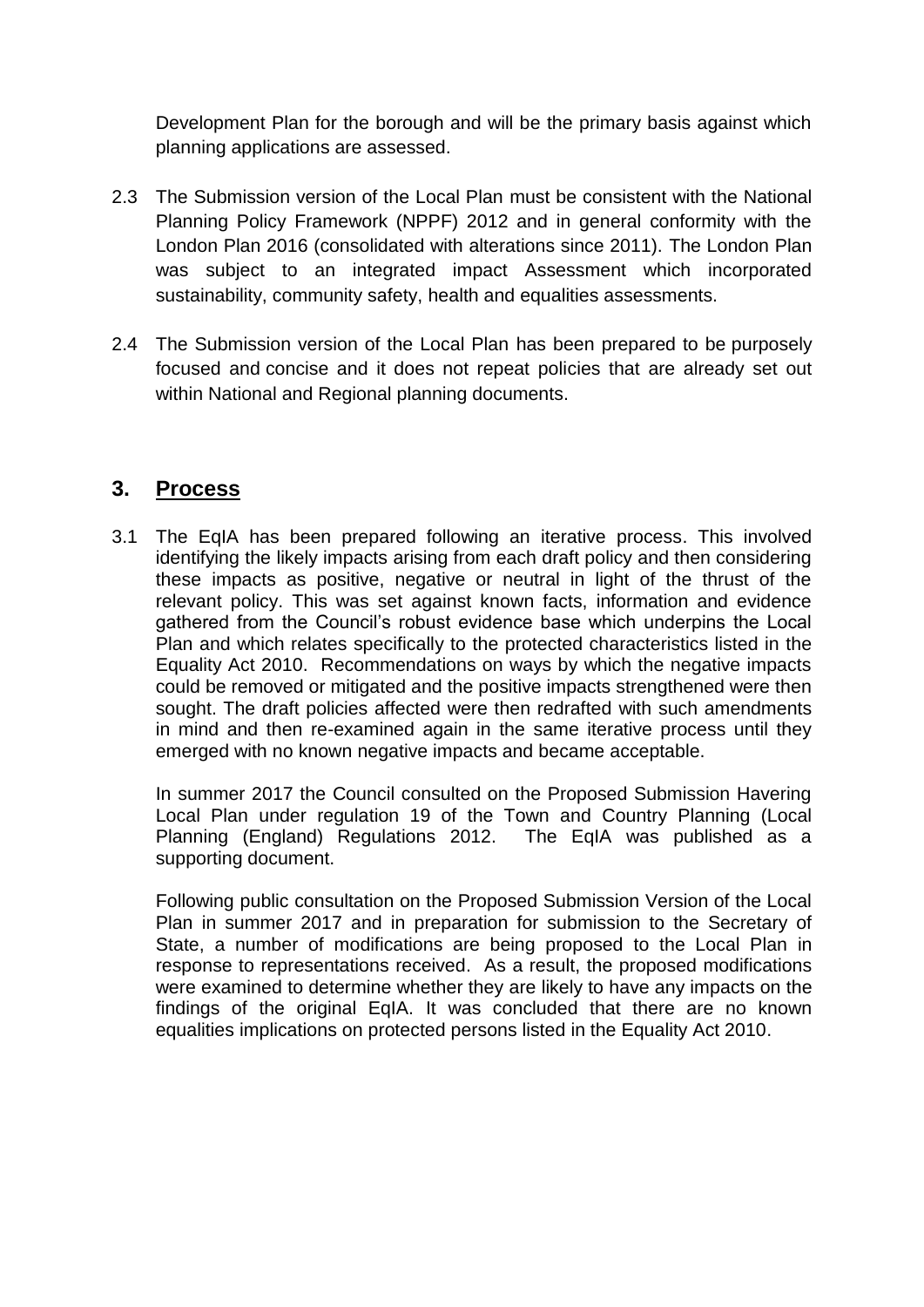# **4. Havering Spatial Portrait in regards the protected characteristics:**

# **Age**

Table 1: Age range proportions- Demographic and Diversity Profile Jan 2015

| Age       |                 | <b>Greater</b> | <b>National</b> |                     |
|-----------|-----------------|----------------|-----------------|---------------------|
|           | <b>Havering</b> | London         |                 |                     |
| $0 - 4$   | 6.1%            | 5.9%           | 5.0%            | Children            |
| $5 - 10$  | 7.0%            | 8.4%           | 7.9%            |                     |
| $11 - 17$ | 8.5%            | 5.6%           | 5.9%            | <b>Young People</b> |
| 18-24     | 8.7%            | 12.3%          | 11.9%           |                     |
| 25-64     | 51.3%           | 56.7%          | 52.8%           | <b>Working Age</b>  |
| 65-84     | 15.8%           | 9.6%           | 14.3%           |                     |
| $85+$     | 2.7%            | 1.5%           | 2.2%            | <b>Older People</b> |

*Source: Havering Demographic and Diversity Profile Jan 2015*

- 4.1 Havering's age structure is geared significantly towards the elderly, with proportionally more people aged 65+ than both that of Greater London and the rest of the nation, accounting for 18.5% of all Havering residents.
- 4.2 There is also a significantly greater child population aged under 4 (6.1%) which, when considered in conjunction with its increasingly ageing population suggests the borough is likely to experience mounting pressures on its social infrastructure in the near future, with increased competition for school places and rising demand for health, educational and recreational facilities outstripping current provision.
- 4.3 In contrast, there are significantly smaller proportions of young adults and working age residents aged 18-64 (60.0%) than both the Greater London (68%) and national averages (64.7%).

# **Disability**

- 4.4 Havering has one of the highest recorded rates of serious physical disability among London boroughs, with a rate of 7,788 per 100,000 people, well above the London and national averages of 7,006 and 7,704 respectively. (Health survey England 2001).
- 4.5 Furthermore, 18.2% of working age people in Havering has disclosed they have a disability or a long term illness, a figure again outweighing Outer London and London averages of 16.4% and 16.1% respectively, and just short of the national average of 19.2% (GLA, London Borough Profiles 2016).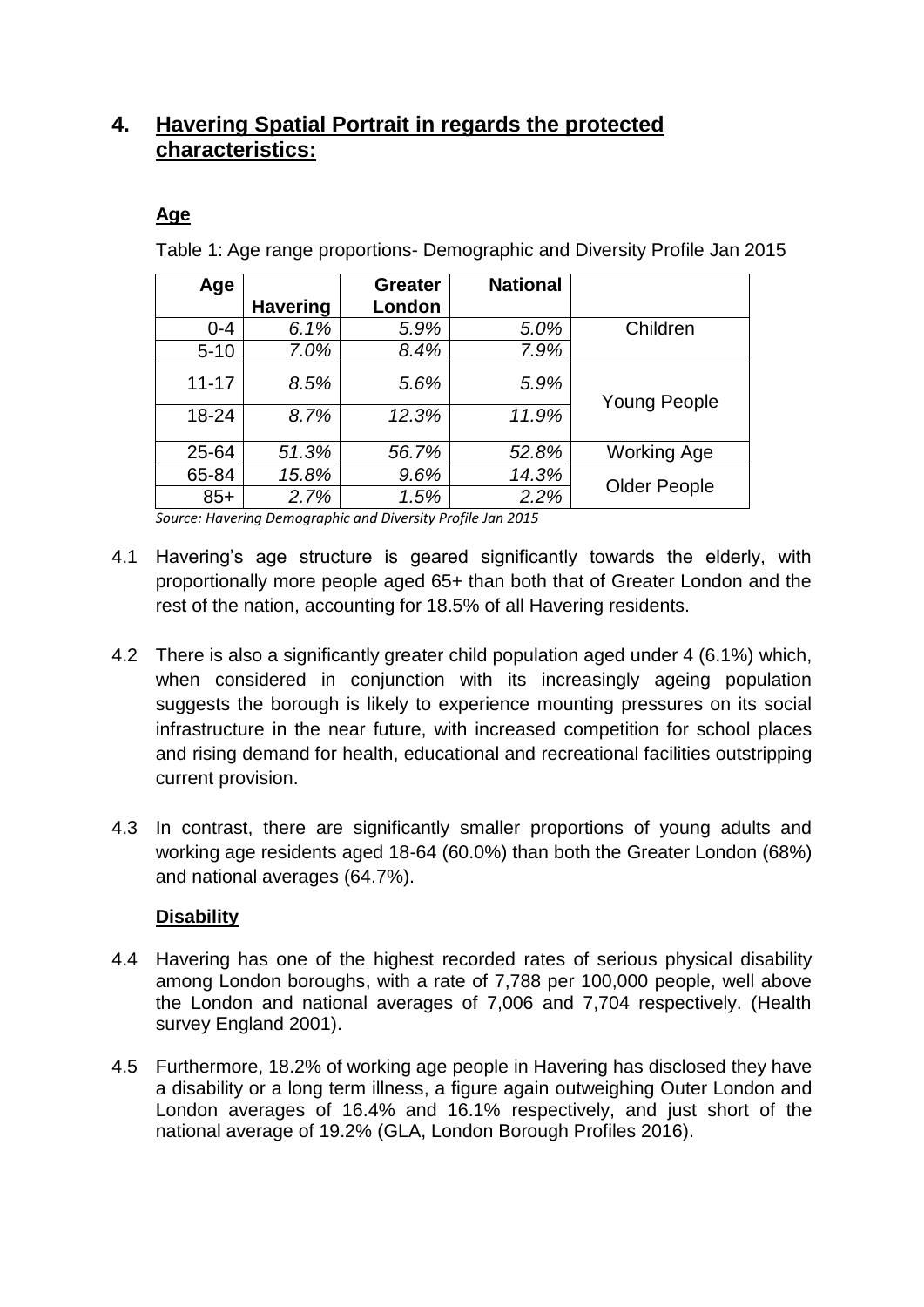## **Gender re-assignment**

4.6 No data is available regarding gender reassignment.

### **Marriage and civil partnership**

- 4.7 The 2011 census indicated that 48.5% of Havering's population are married, which is significantly greater than the proportion of married couples for Greater London (39.8%) and the rest of the country (46.6%).
- 4.7 Conversely, Havering has some of the lowest percentages (just 0.2%) for registered same-sex civil partnerships in London (0.5%), and also falls below the proportions for the rest of the country (0.3%) (Census data, 2011).

#### **Pregnancy and maternity**

4.8 The total fertility rate in Havering has fluctuated over the years but has risen from 54 births per 1,000 women in 2003, to 66 births per 1,000 women in 2014 (Havering Public Health Service 2016, 'This is Havering'), a factor responsible for the significant increase in children aged under 4 in the Borough.

#### **Race**

|                  |                        |                 | <b>Greater</b> |                 |
|------------------|------------------------|-----------------|----------------|-----------------|
|                  |                        | <b>Havering</b> | London         | <b>National</b> |
| <b>Ethnicity</b> |                        |                 |                |                 |
|                  | <b>White British</b>   | 83.3%           | 44.9%          | 80.5%           |
| White            | White Irish            | 1.3%            | 2.2%           | 0.9%            |
| groups           | Gypsy/Irish traveller  | 0.1%            | 0.1%           | 0.1%            |
|                  | <b>White Other</b>     | 3.0%            | 12.6%          | 4.4%            |
|                  | White and Black        | 0.8%            | 1.5%           | 0.8%            |
|                  | Caribbean              |                 |                |                 |
| Mixed<br>groups  | <b>White and Black</b> | 0.3%            | 0.8%           | 0.3%            |
|                  | African                |                 |                |                 |
|                  | White and Asian        | 0.5%            | 1.2%           | 0.6%            |
|                  | <b>Other Mixed</b>     | 0.5%            | 1.5%           | 0.5%            |
| <b>Black</b>     | Caribbean              | 1.2%            | 7.0%           | 1.8%            |
|                  | African                | 3.2%            | 4.2%           | 1.1%            |
| groups           | <b>Black Other</b>     | 0.4%            | 2.1%           | 0.5%            |
|                  | Indian                 | 2.1%            | 6.6%           | 2.5%            |
| Asian            | Pakistani              | 0.6%            | 2.7%           | 2.0%            |
|                  | Bangladeshi            | 0.4%            | 2.7%           | 0.8%            |
| groups           | Chinese                | 0.6%            | 1.5%           | 0.7%            |
|                  | <b>Other Asian</b>     | 1.1%            | 4.9%           | 1.5%            |
|                  | Arab                   | 0.1%            | 1.3%           | 0.4%            |
| Other            | Any other Ethnic Group | 0.4%            | 2.1%           | 0.6%            |

Table 2: Ethnicity proportions (*Source: ONS 2011 Census)*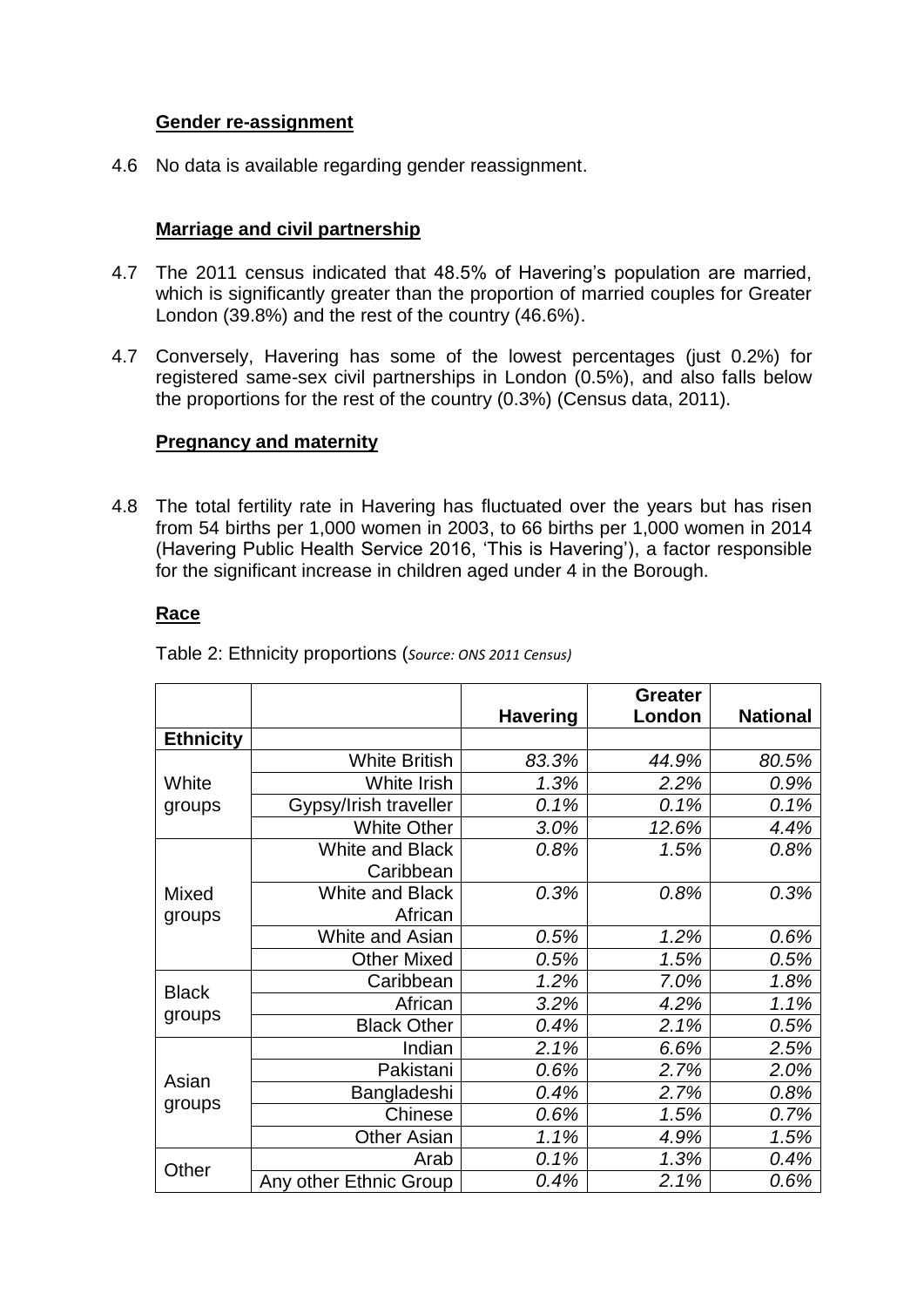- 4.9 Havering is clearly one of the most ethnically homogenous Boroughs in London, with data to suggest over 83% of its residents are recorded as white British which is a figure significantly greater than that of London (44.9%) and the rest of the country (80.5%). Within the broad white groups category there is the Gypsy/Irish Traveller community who make up to 0.1% of the borough's population.
- 4.10 According to the GLA ethnic group categorisation, Black Africans form the largest minority group, with 3.8% of the total population. Estimates also suggest this ethnic group will be the fastest growing over the Proposed Submission version of the Local Plan period, rising to around 5.2% of the Boroughs population by 2030.
- 4.11 Furthermore, according to the Census 2011, the most commonly spoken languages in the borough after English were; Lithuanian (0.4%), Polish (0.4%), Punjabi (0.3%) Bengalis (0.2%) and Filipino (0.2%)

## **Religion**

|                 |                 | <b>Greater</b> |                 |
|-----------------|-----------------|----------------|-----------------|
| <b>Religion</b> | <b>Havering</b> | London         | <b>National</b> |
| Christian       | 66.0%           | 48.4%          | 59.3%           |
| <b>Muslim</b>   | 2.0%            | 12.4%          | 4.8%            |
| <b>Buddhist</b> | 0.3%            | 1.0%           | 0.4%            |
| Hindu           | 1.0%            | 5.0%           | 1.5%            |
| Sikh            | 1.0%            | 1.5%           | 0.8%            |
| Jewish          | 0.5%            | 1.8%           | 0.5%            |
| No religion     | 23.0%           | 20.7%          | 25.1%           |
| Not stated      | 7.0%            | 8.5%           | 7.2%            |
| Other religion  | 0.3%            | 0.6%           | 0.4%            |

Table 3: Faith proportions-

*Source: ONS 2011 Census*

- 4.12 Havering is an overwhelmingly Christian borough, with a higher proportion of Christians (66.0%) than both Greater London (48.4%) and the rest of country (59.3%). The next biggest religious denomination was Muslim at (2.0%), however this is still markedly below proportions experienced within both Greater London (12.4%) and the rest of the country (4.8%).
- 4.13 Data does however suggest that Islam is the fastest growing religion in Havering and will continue to grow in prominence as the Borough's population continues to grow and diversify.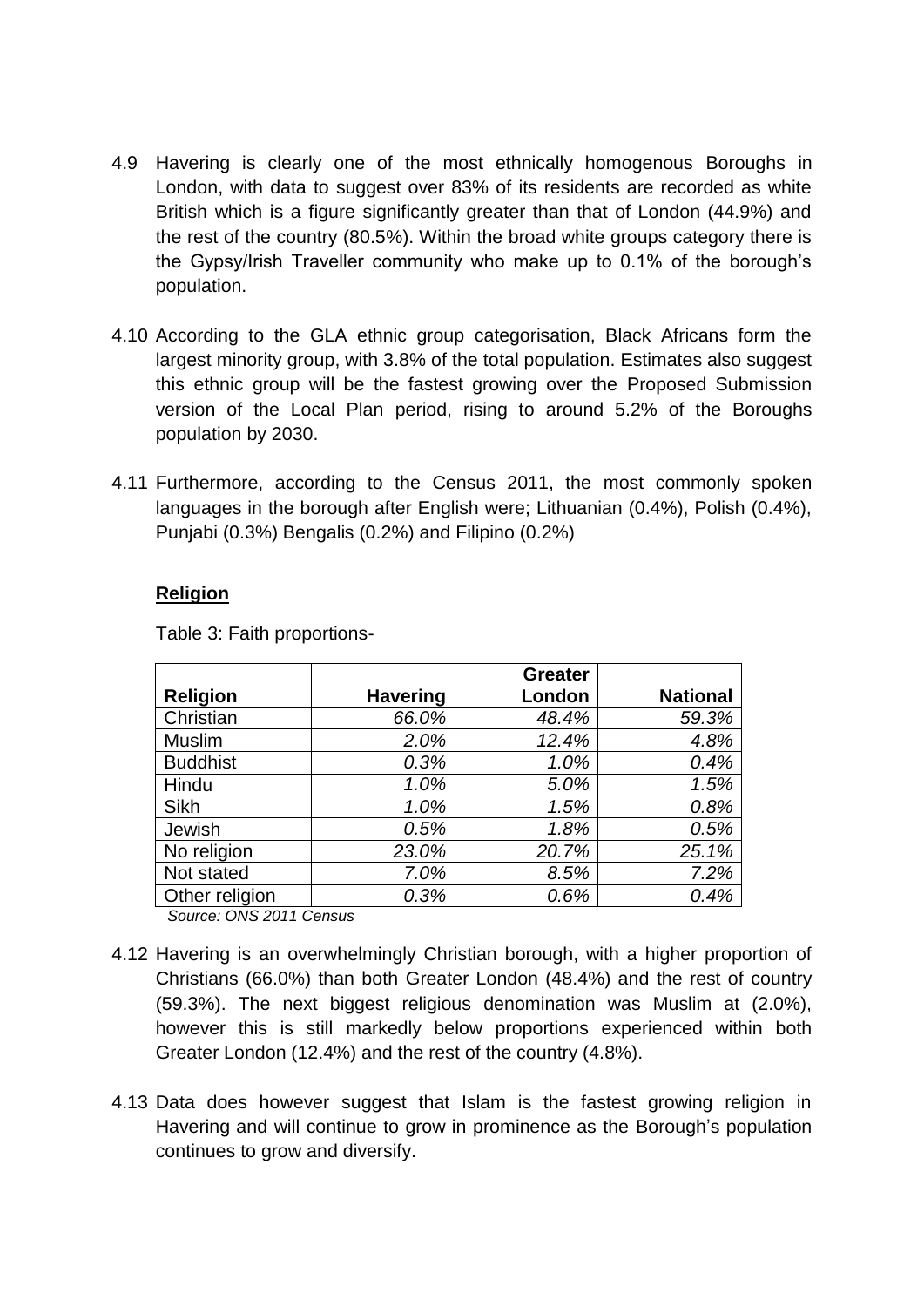### **Sex/gender**

- 4.14 The percentage of girls and women in Havering is slightly above the average for London (50%) and England (51%).
	- 52% of Havering's current population (125,848) are girls and women (and)
	- 48% of Havering's current population (116,232) are boys and men.

*Source: Havering Demographic and Diversity Profile Jan 2015*

# **Sexual orientation**

- 4.15 There is no information on sexual orientation or gender identity at either local or national levels.
- 4.16 On the basis of the integrated Household survey, the Office for National Statistics data (2011-12) suggests that in London, 91% of those surveyed were heterosexual/straight, 2.5% as gay, lesbian or bisexual, 0.4% have an alternative sexual identity and 5.7% do not know or did not respond. The ONS emphasises that Integrated Household Survey is an experimental data source undergoing evaluation for inclusion in new official statistics.

# **5. Analysing equality information and assessing the impact**

# *A) Policies not relevant to equalities or offering general benefits to all protected groups*

5.1 There are several policies which are considered not to be relevant to the Equalities Impact Assessment or offer general benefits to all groups. These policies are outside the scope of the EqIA and are summarised below.

#### **Policy 28: Heritage assets**

5.2 Havering has a wealth of heritage, including listed buildings and conservation areas. The policy therefore seeks to conserve and enhance these heritage assets, including those identified on the Havering Local List.

#### **Policy 31: Rivers and river corridors**

5.2 The council will seek to enhance the river environment by requiring developments in close proximity to a river to investigate and, where feasible, secure opportunities to restore and enhance rivers and their corridors.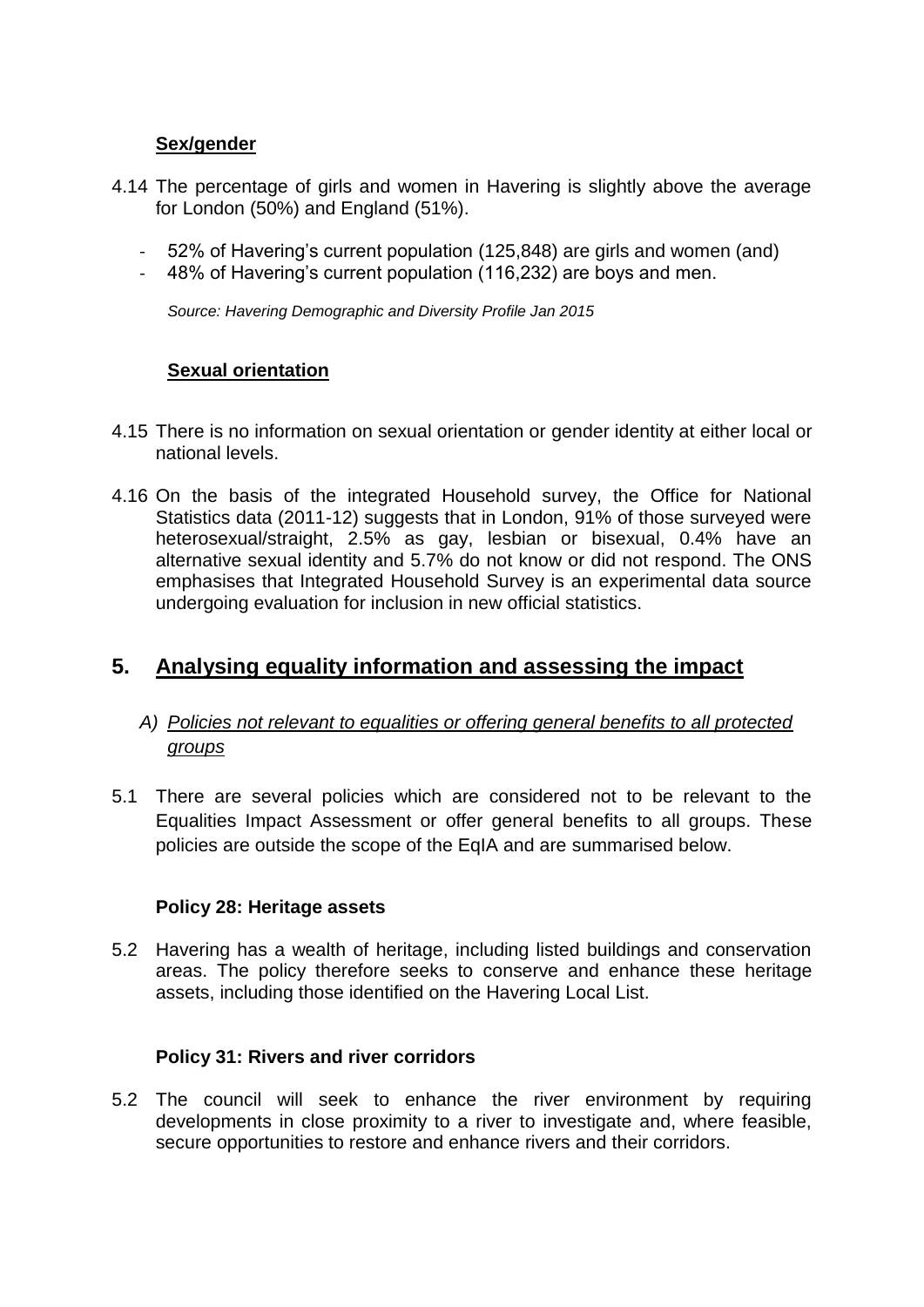## **Policy 36: Low carbon design, decentralised energy and renewable energy**

5.3 The policy seeks to optimise the energy efficiency of buildings and support low carbon and renewable energy developments.

#### **Policy 37: Mineral reserves**

5.4 The policy seeks to safeguard mineral reserves in Havering from other forms of development that might otherwise sterilise the resource and/or prejudice future mineral extraction.

#### **Policy 38: Mineral extraction**

5.5 The policy supports mineral extraction in mineral safeguarding areas when the apportioned land-bank falls below seven years and the extraction would not unacceptably impact upon public health and safety, quality of life, the natural or built environment and the efficient and effective operation of the road network.

#### **Policy 39: Secondary aggregates**

5.6 The policy seeks to minimise the quantity of primary aggregates and resources necessary to facilitate a development and the amount of waste generated through good practise, appropriate design and the recycling of construction materials.

### *B) Strategy and Policies impacting upon protected groups*

5.7 It is considered that all groups will benefit in some way from the policies below. Particular effects relating to individual protected groups are identified and discussed.

#### **Spatial Strategy**

5.8 The Spatial Strategy sets out the council's ambitious growth and place-making agenda, supporting a significant level of sustainable development whilst continuing to preserve and enhance the borough's most valuable assets. The Strategy sets out plans for the delivery of a range of high quality homes that exceeds the boroughs minimum housing target of 17,550 (over the 15 year plan period), ensuring sufficient provision to meet all resident needs, regardless of age, ethnicity, religion, disability or family situation.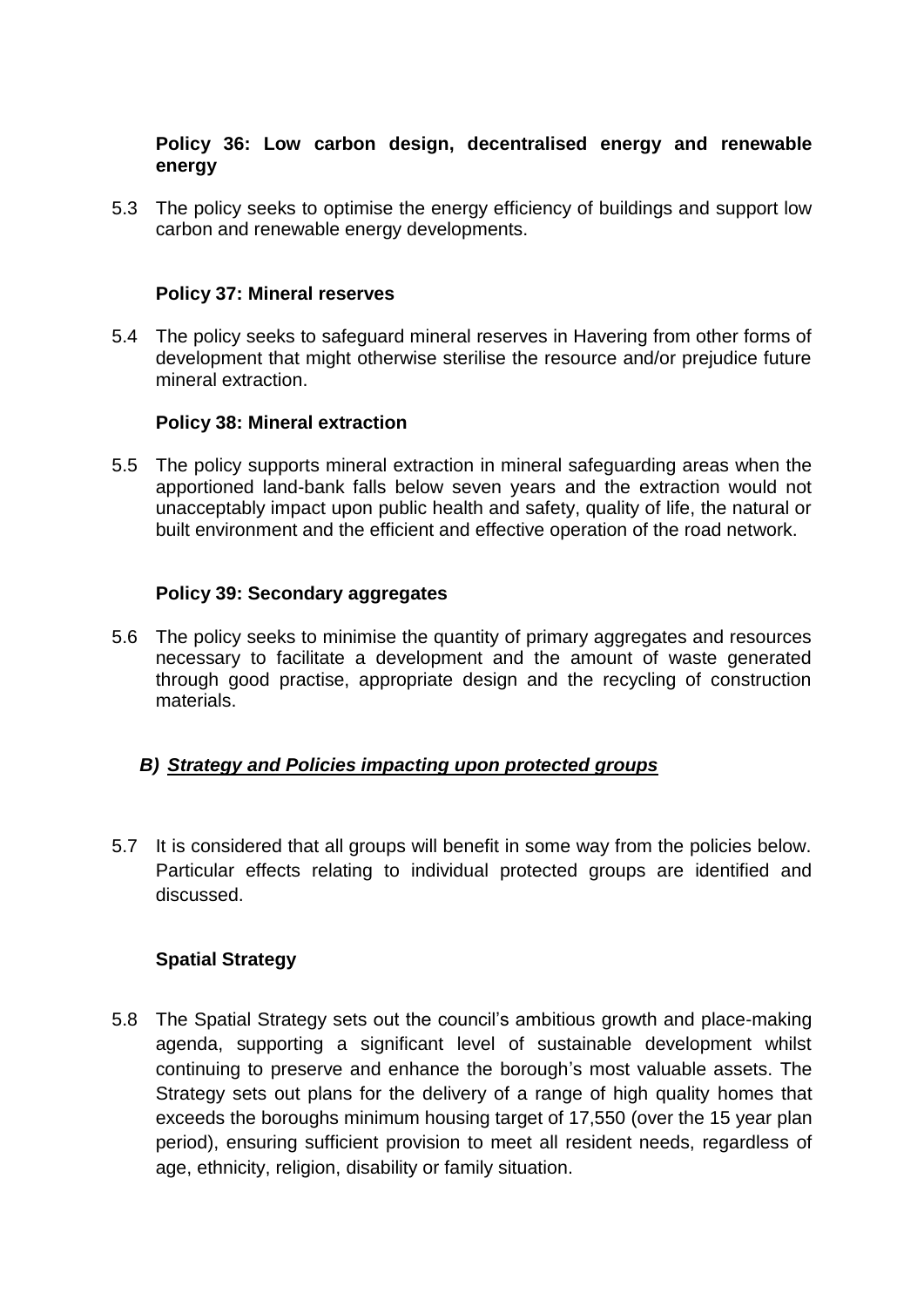- 5.9 The Spatial Strategy also lays out plans to increase social and commercial infrastructure including the delivery of an early years and schools expansion programme to increase the number of early years and school places for new and existing residents including for those in the growth areas of Romford and Rainham and Beam Park and improved health, leisure and recreational facilities will help relieve growing social and infrastructural pressures as a result of an increasing borough population and maintain the high quality of life Havering residents currently enjoy.
- 5.10 Increased transport connectivity across the borough will also see increasing levels of social inclusiveness as Havering's major centres and key trip generators become more accessible for elderly and disabled residents as well as dependents who do not have access to a car or choose to make their journeys by other modes. The borough-wide development expected over the course of the Plan also has potential to provide a range of employment opportunities that can be seen to benefit all protected groups.

## **Policy 1: Romford Strategic Development Area**

5.11 The policy promotes the delivery of a range of high quality, mixed tenure dwellings that help cater to the boroughs local housing need, providing homes for all residents regardless of age, disability or family dimension. Plans to increase social and commercial infrastructure provision including the delivery of an early years and schools expansion programme to increase the number of early years and school places for new and existing residents including for those in the growth areas of Romford and Rainham and Beam Park and health services will also help relieve growing social and infrastructural pressures to the benefit of all within the Romford area. The policy also outlines strategy to increase transport connectivity which will increase levels of social inclusiveness as Romford becomes more accessible for the elderly and the disabled. Such development also has potential to provide a range of employment opportunities that can be seen to benefit people from all socio-economic backgrounds.

#### **Policy 2: Rainham and Beam Park Strategic Development Area**

5.12 The policy promotes the delivery of a range of high quality, mixed tenure dwellings that helps cater to the boroughs local housing need, providing homes for all age groups, disabilities and family dimensions. Increasing social and commercial infrastructure provision, including the delivery of new schools and health services will help relieve growing social and infrastructural pressures to the benefit of all within the Rainham and Beam Park area and will also see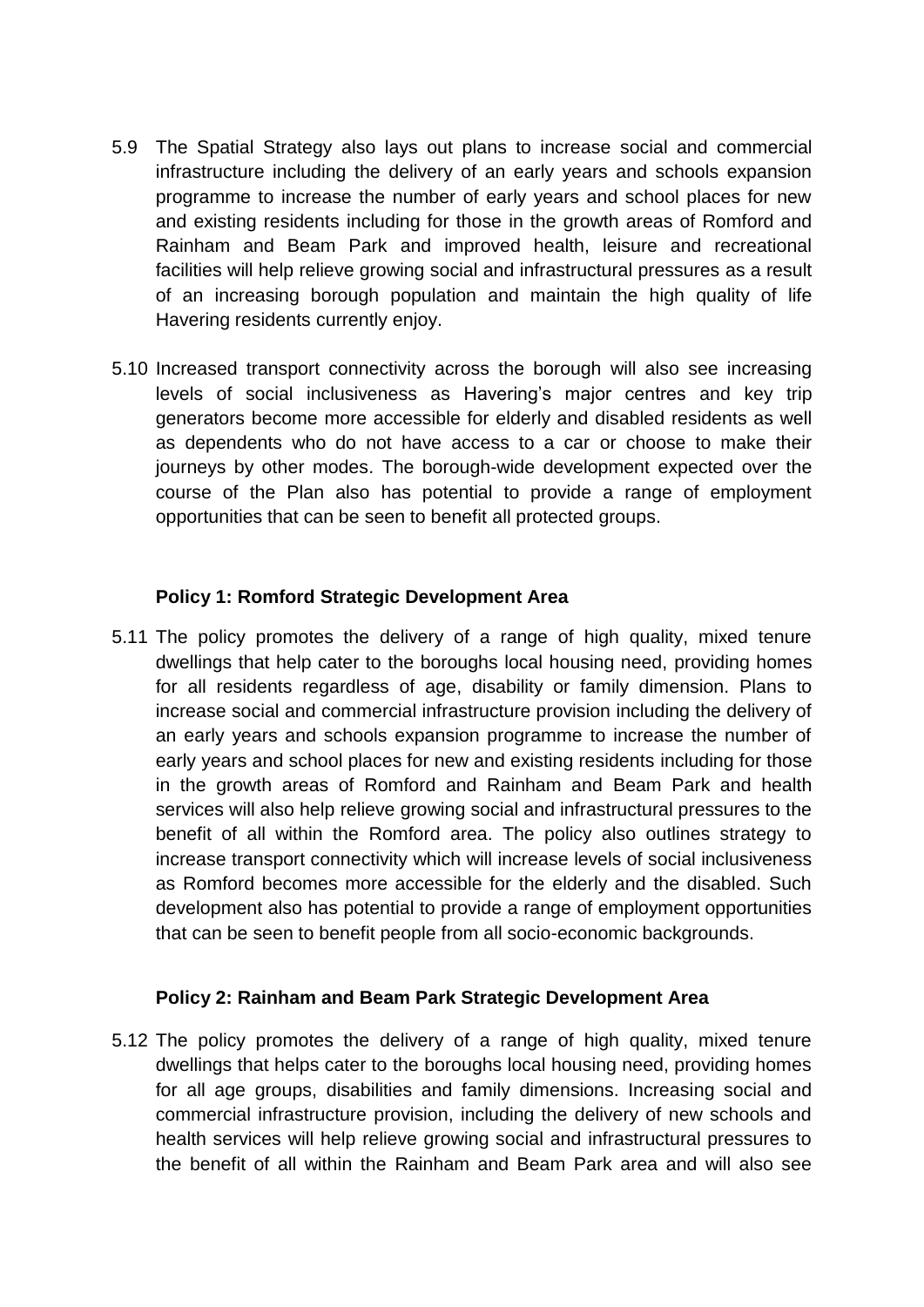increasing levels of social inclusiveness as enhanced transport links improve the accessibility of the area for the elderly and the disabled. The provision of a new local centre also has potential to provide a range of employment opportunities for the benefit of all residents.

# **Policy 3: Housing supply**

- 5.13 The potential supply of additional homes in Havering may exceed the minimum annual housing target of 1,170 homes per year as set out in the London Plan.
- 5.14 Under the housing supply policy this will be achieved through; focusing the delivery of new homes in Havering's two housing zones at Rainham and Beam Park and Romford, supporting the renewal and intensification of existing housing estates, prioritising all non-designated land for housing, encouraging the effective use of land by re-using previously developed land and finally, allocating a range of sustainable sites for housing development.
- 5.15 The housing supply policy therefore seeks to secure a sufficient supply of homes that not only meets the varying local and sub-regional housing needs of all its residents, but also exceeds its annual housing target by maximising the supply of housing. It can therefore be considered that all groups will benefit from such policy, as the supply of housing will ensure the availability of homes that meets the differing needs of all protected people; from pensioners and first time buyers, to lone parent households and families with young children. The policy will also see specialist homes provided for those with disability, as well as increased availability for all Havering residents, regardless of race, religion, gender, sexual orientation, marital status, gender identification or socioeconomic background.

# **Policy 4: Affordable housing**

5.16 The policy seeks to ensure the correct delivery of affordable housing within the borough, with proposals expected to maximise the provision of affordable housing. Housing schemes of 10 or more units or sites 1,000 $m<sup>2</sup>$  or greater will be required to provide at least 35% affordable housing. It is considered that all groups will benefit in some way from such policy, particularly the younger generation wishing to get a foot on the housing ladder as well as retirees wanting to 'down size'. The policy can also be seen to benefit people with disability, those of differing sexual orientation, religious beliefs and ethnic minorities, single parent households and those expecting who might otherwise struggle to afford suitable accommodation.

# **Policy 5: Housing mix**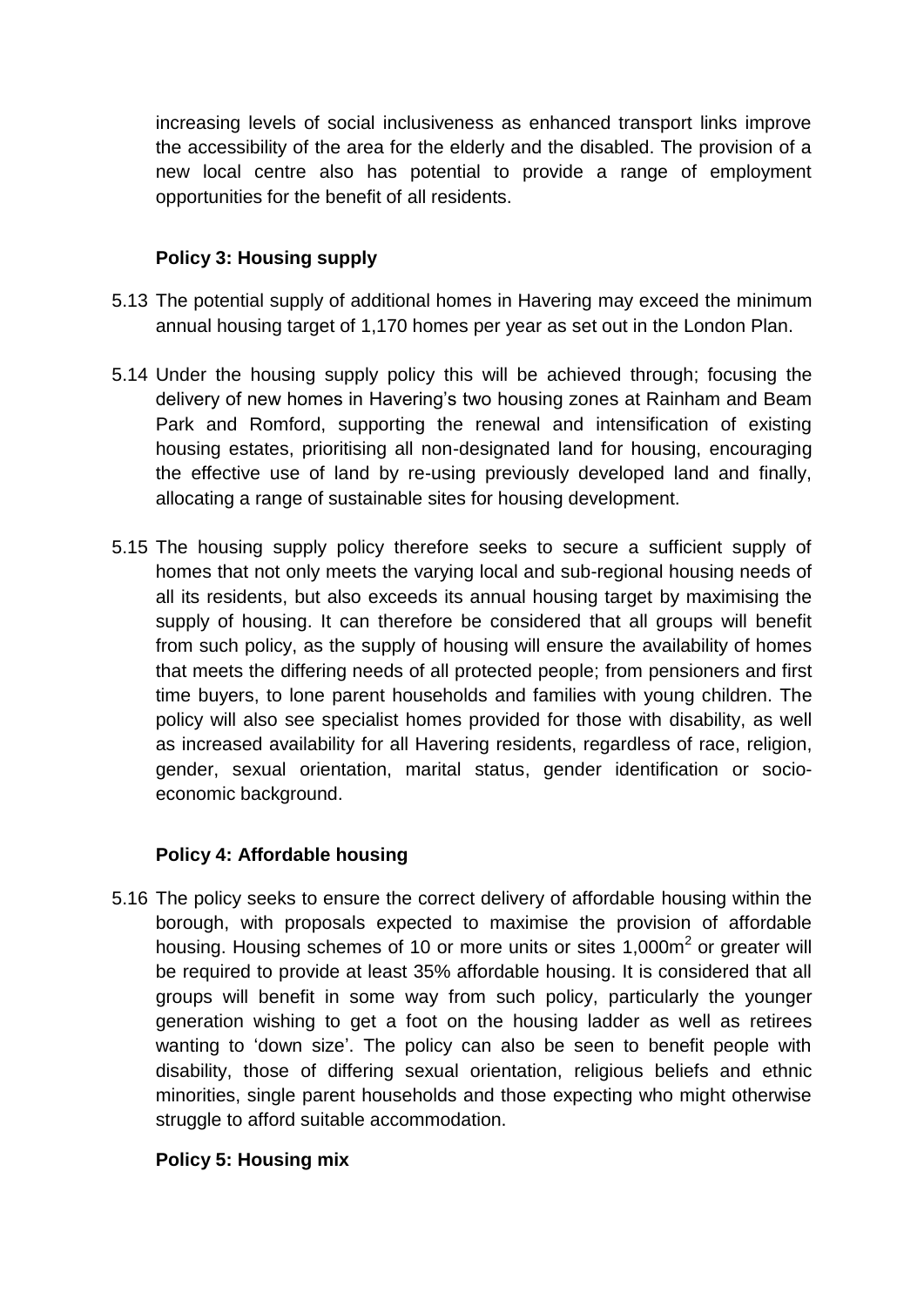- 5.17 The Housing Mix policy will ensure the provision of a mixture of dwelling types that suitably addresses the boroughs local housing need as calculated by the borough's latest SHMA report.
- 5.18 It is considered that all groups will benefit from such policy as it seeks to provide a wide range of housing types, sizes and tenures that meet the objectively assessed needs (OAN) of all protected groups, including people with disabilities and families with children, first time buyers and senior citizens alike. The policy can be seen to provide all groups with the opportunity to satisfy their housing needs and go on to attain the highest quality of life possible.

# **Policy 6: Specialist accommodation**

5.19 The policy seeks to ensure the provision of housing that meets the specialist needs of local people, particularly the elderly and other persons who struggle to live independently. As a result, the policy ensures the delivery of housing that demonstrates good connectivity and accessibility, an appropriate level of amenity space that meets the needs of the intended occupants and housing that positively contributes to creating mixed, balanced and inclusive communities. This policy is largely for the benefit of the elderly and those with disability who require carefully planned and adaptable homes to live independently, be socially inclusive and receive the highest quality of life possible.

# **Policy 7: Residential design and amenity**

- 5.20 The policy assures the delivery of good quality, secure and safe living environments for new residents whilst ensuring that the amenity of existing residents is not adversely impacted. The policy therefore ensures developments are easily accessible and adaptable and consequently, the policy can be seen to benefit all protected groups and communities within Havering, particularly the elderly and those with disability.
- 5.21 The policy also seeks to protect groups most at risk from violent crime, particularly 'stranger violence', as well as those groups who suffer fear of crime i.e. women, the frail, elderly and the disabled and groups traditionally targeted for hate crime, i.e. those in the LGBT community or from ethnic and faith minority backgrounds. This will be addressed by ensuring all new developments are designed in accordance with the principles of 'Secured by Design'.

# **Policy 8: Houses in multiple occupations (HMO's)**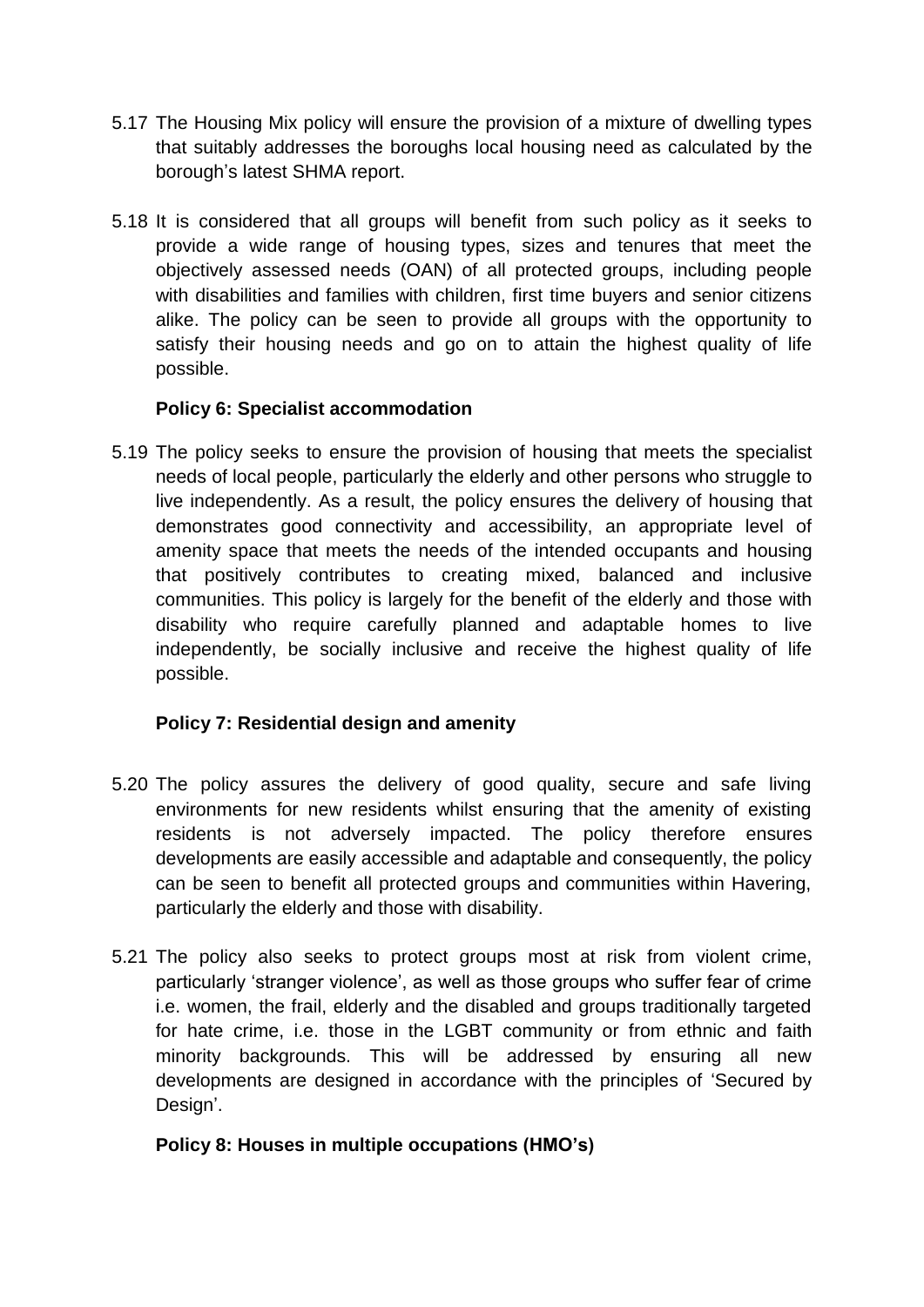5.22 The policy ensures that HMOs, which are composed of residential units with shared facilities such as kitchens and bathrooms, uphold the quantum of amenity space that is appropriate for the number of occupants, taking into consideration the quality and usability of space. The policy can therefore be seen to safeguard the provision of cheaper living arrangements, of which there is clearly a large demand particularly among young, single adults and those from poorer socio-economic backgrounds of which there is a high proportion from ethnic minority backgrounds, and consequently, the policy ensures the safeguarding of acceptable living standards.

# **Policy 9: Conversions and sub-divisions**

5.23 The policy supports conversions and sub-divisions that meet amenity space standards and that provide safe and secure access to each unit from the street. This policy will help to increase housing supply to meet Havering's existing and future housing need through maximisation of existing housing stock by conversion. It is therefore considered that all groups will benefit in some way from this policy as the increase in the supply of housing will ensure availability of homes for all protected groups; age groups including pensioners and first time buyers, single parents and families with young children, people with disability and people of different ethnic backgrounds, religions, genders, sexual orientation, marital status and gender identification.

# **Policy 10: Garden and backland development**

5.24 The policy supports the loss of garden land where it represents comprehensive development of a number of whole land plots, ensures good access and does not result in 'gated' developments that would otherwise prevent access which would normally be provided by a publicly accessible street. Like the conversions and sub-divisions policy, this policy will help to increase housing supply to meet Havering's existing and future housing need through maximisation of existing housing stock by infill development. Thus, it is considered that all groups will benefit from such policy as the increase in the supply of housing will ensure availability of homes for all protected groups; age groups including pensioners and first time buyers, single parents and families with young children, people with disability and people of different ethnic backgrounds, religions, genders, sexual orientation, marital status and gender identification.

# **Policy 11: Gypsy and Traveller accommodation**

5.25 In August 2015 a revised version of Planning Policy for Traveller Sites (PPTS) which included a change to the definition of Travellers for planning purposes was published. The new definition is set out in Annex 1 of the PPTS. It should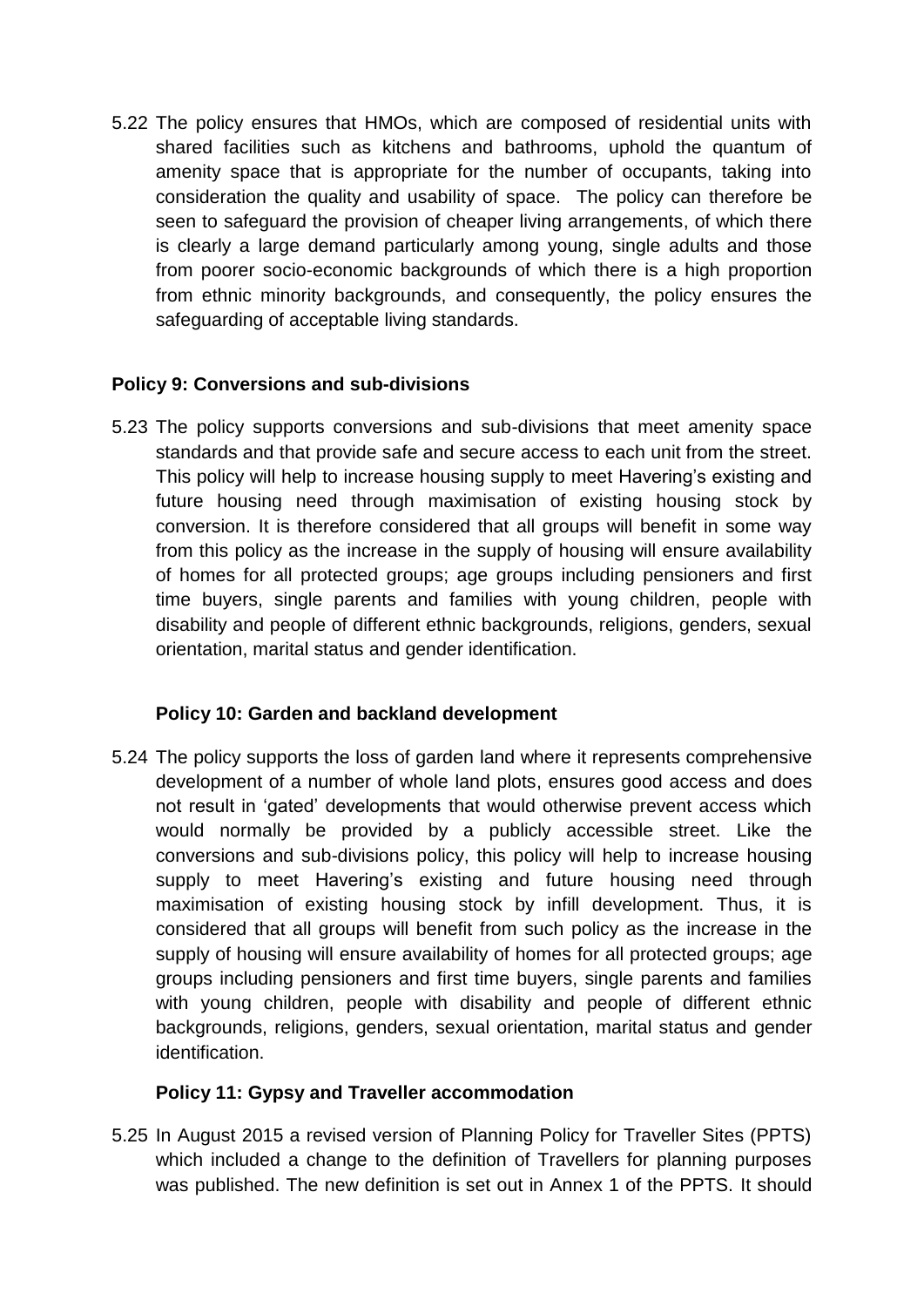be noted that the Havering Gypsy and Traveller Accommodation Assessment (2018) evidence base and the planning policy on Gypsy and Traveller Accommodation formulated from it have been prepared on the basis of this new definition.

- 5.26 The policy ensures that additional sites and pitches for gypsy and traveller accommodation in Havering as identified in the 2018 needs assessment are provided. The provision of permanent pitches should provide certainty and stability for families and should help to reduce the social exclusion of the gypsy and traveller community.
- 5.27 The provision of permanent pitches should have a positive impact on access to essential services and facilities. This should ensure improved access to education – particularly in conjunction with Traveller Education Service – and the potential to improve qualifications, skills and training opportunities within the gypsy and traveller community and subsequently, the policy should have a positive impact on the general health and well-being of the gypsy and traveller community.
- 5.28 The lack of suitable sites and uncertainty over the status of temporary or unauthorised sites can have a negative impact on health and well-being within the gypsy and traveller community. The provision of permanent gypsy and traveller pitches in the borough on sites where families wish to live, and in many cases are already well established, should have a positive impact on fostering community identity and participation. The allocation of sufficient permanent pitches should reduce the incidences of unauthorised sites and the social tensions that theses can cause.

# **Policy 12: Healthy communities**

5.29 The policy supports proposals that contribute to the creation of healthier communities and a reduction in health inequalities across the borough. This will be to the benefit of all protected groups with the council proactively seeking policy to increase quality of life for all Havering's residents with those groups with higher health related needs, such as the elderly and disabled persons likely to benefit most. As a consequence, all major developments are required to be supported by a Health Impact Assessment outlining the potential health implications of their proposals.

# **Policy 13: Town Centre development**

5.30 Havering's centres are a focus for activity and community life and provide character and identity to local areas and the borough as a whole. The policy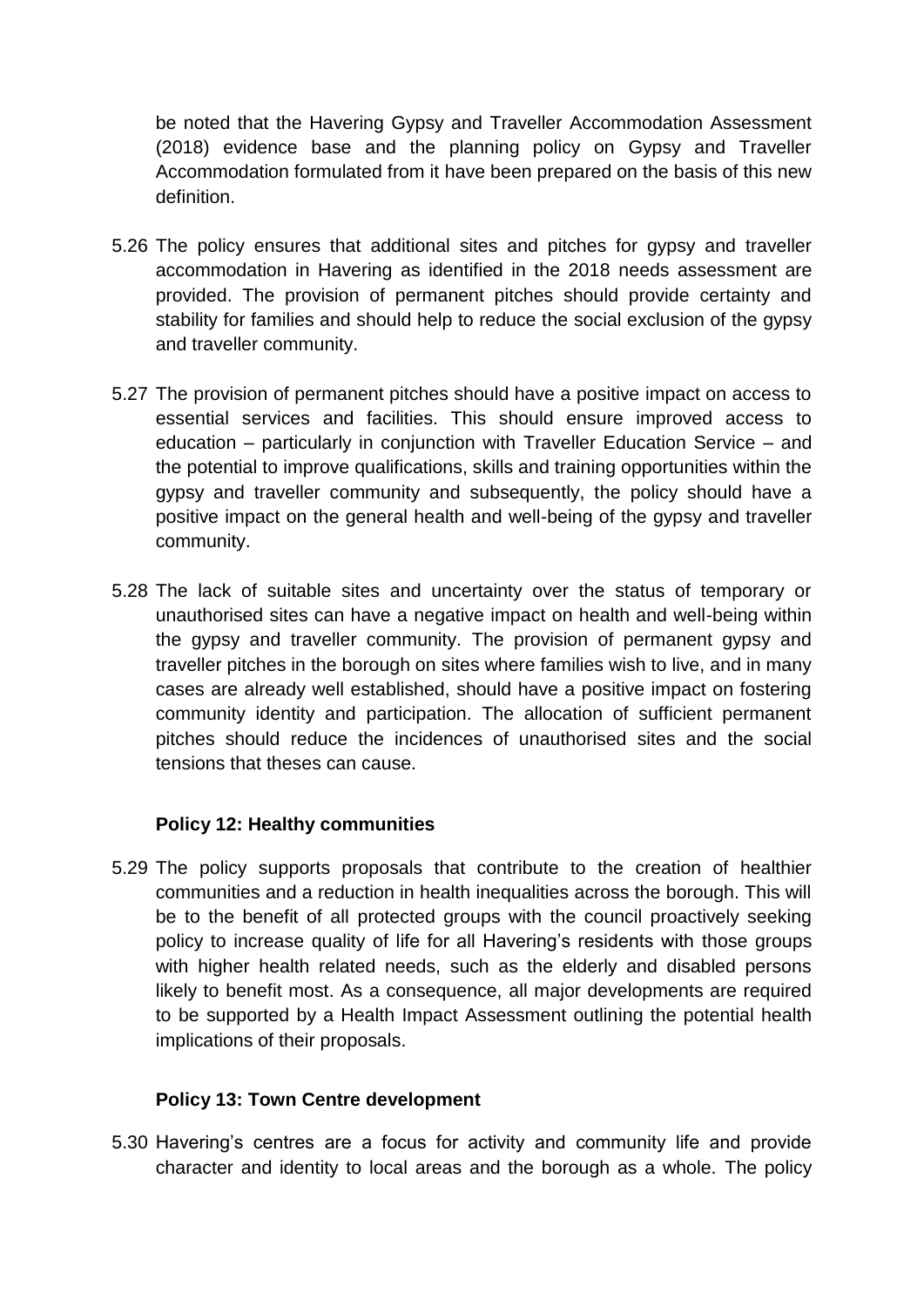therefore seeks to assure that key shops and services of appropriate scales are located in centres which are made increasingly accessible and offer a diverse range of uses for all to enjoy in an attractive, clean and safe shopping environment. Increasing the accessibility of Havering's town centres will be of particular benefit to less mobile groups such as the disabled, the elderly and families with young children.

# **Policy 14: Eating and drinking**

5.31 The policy seeks to limit the over-proliferation of fast food outlets along Havering's Metropolitan, District and Local centres due to the adverse impacts these can inflict on both the vitality and viability of town centres and the health and well-being of its residents. Such policy can therefore be seen to benefit all protected groups, particularly young children who are most susceptible to obesity and its health implications.

# **Policy 15: Culture and creativity**

5.32 The Council is committed to protecting and enhancing the boroughs cultural assets, with the council supporting proposals which promote community engagement, increase social inclusiveness and expand the boroughs cultural offer to reflect the diversity of its local communities. This policy can be seen to benefit all protected groups with proposals safe-guarding both the boroughs culture assets and residents' beliefs and values in an attempt to further instil respect and tolerance for all.

# **Policy 16: Social infrastructure**

- 5.33 Havering has a high health inequality gap between occupational groups in England for both men and women. The Social Infrastructure policy therefore seeks to improve the health and well-being of Havering's population by ensuring that development creates the basic environment for people to lead a healthy lifestyle, with access to a variety of health, education, sports and leisure facilities which will be protected and enhanced under this policy. The policy will naturally benefit groups with higher health related needs, such as older and disabled people, as well as children who require access to health, sports and leisure facilities to ensure they can remain active, lead healthy lives and combat the growing risks of childhood obesity.
- 5.34 Havering also has many meeting places, churches, synagogues, temples, community facilities and prayer centres that cater for a range of faiths and beliefs. The policy seeks to support community organisations and religious groups to help them to meet their need for faith facilities. For many, local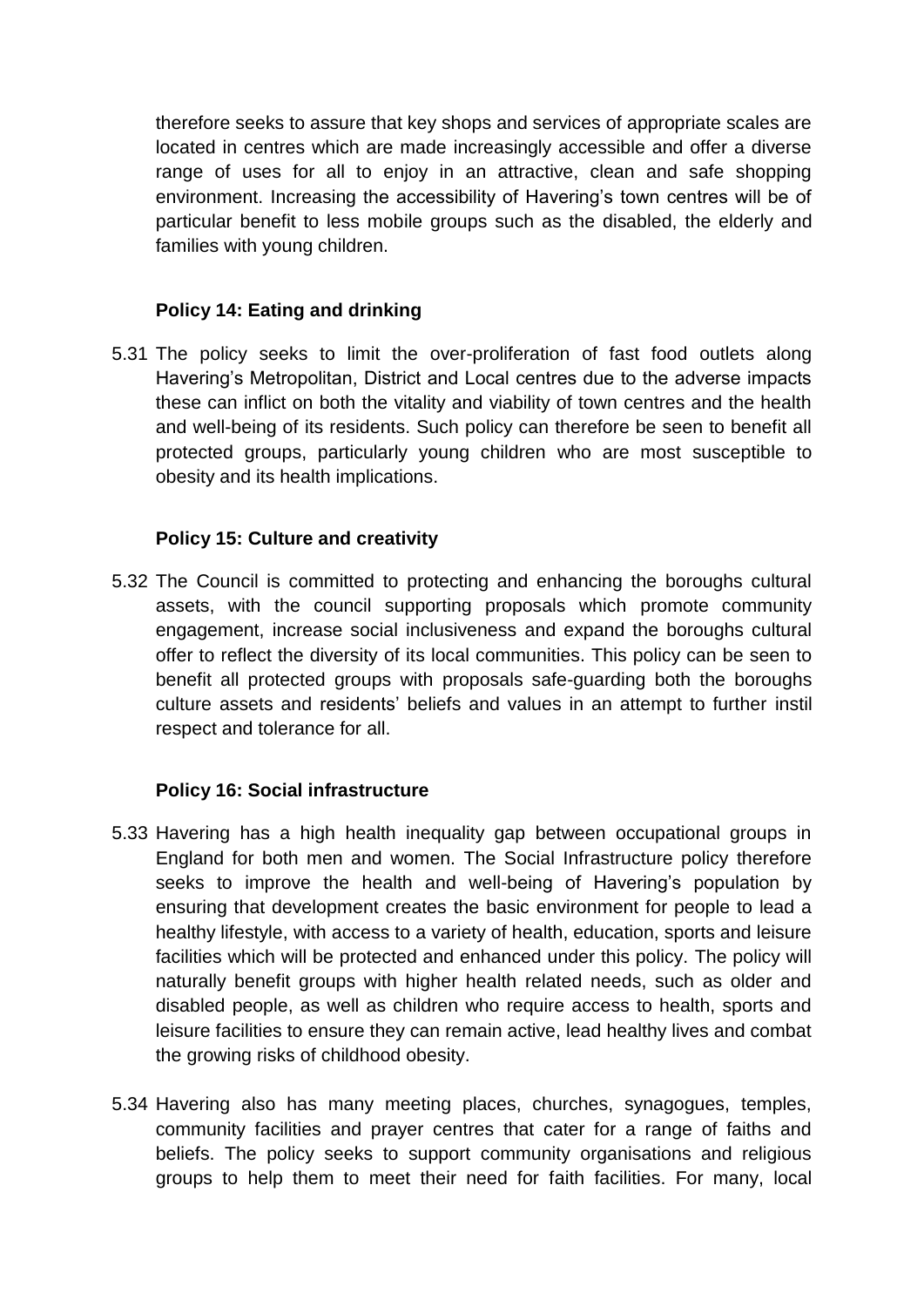community centres and cultural centres are their main source of support, particularly for people from Ethnic Minorities. These centres support social activity and provide help and advice for dealing with life's difficulties.

## **Policy 17: Education**

5.35 The policy seeks to assure the delivery of sufficient school and nursery places to meet the needs and demands of the borough. This will benefit all current and future school children regardless of ability/disability aged between 0 & 19, as well as improving the socio-economic environmental condition of the borough, making it a more attractive place to live, work and visit.

#### **Policy 18: Open space, leisure and recreation**

- 5.36 The policy seeks to ensure that all residents have access to high quality open space, sports and recreation facilities by protecting the borough's existing sport and recreation facilities and requiring development to improve the quality of and access to said facilities. Improving the quantity of open space provision and enhancing access will benefit all protected groups, particularly the elderly; those with disability and mothers with young children who may wish to take their children out to accessible and nearby recreational spaces for important play time.
- 5.37 Retaining open space safeguards resident's amenity whilst also ensuring recreational space for all residents to enjoy, which can in turn convey significant health benefits for all local people.

# **Policies 19-21: Business growth, Loss of industrial land & Affordable workspace**

- 5.38 The policies aim to deliver business growth and economic prosperity across the borough by protecting existing SILs and LSISs as well as promoting new office development within Romford's Metropolitan Town Centre and the Borough's six District Centres. The protection of employment land will help to decrease unemployment which is currently a large problem for ethnic minority groups, people with disability, young people and the elderly who may wish to start or return to work, with the land readily available to accommodate the business spaces needed to generate jobs.
- 5.39 By retaining employment land and seeking the creation of accessible and affordable new local business space, we will also begin to see more people with disability have access to wider employment opportunities. The policies also encourage the provision of well-designed affordable and flexible business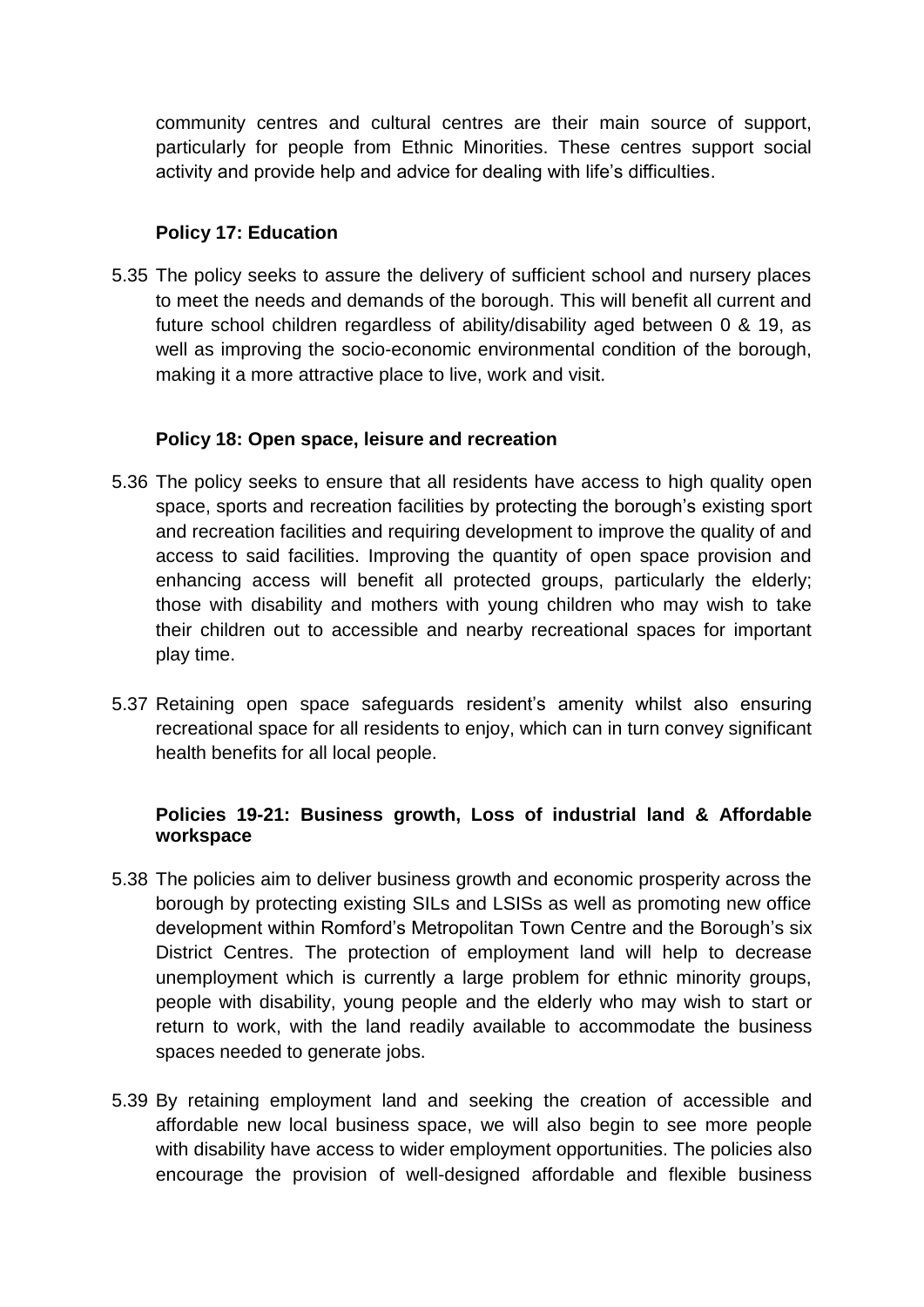spaces of varied unit sizes that would help foster an environment conducive to the creation of a wide-range of new employment opportunities for the benefit of all protected groups within the borough.

# **Policy 22: Skills and training**

5.40 The policy aims to provide local residents the opportunity to acquire new skills and training from a range of new developments, especially where they offer scope for later employment. The policy includes the requirement for larger schemes to provide an employment and training strategy which will include details of how training and employment opportunities for local people will be incorporated into the scheme. Young people, ethnic minority persons and people with disability who often suffer higher levels of unemployment and lack skills, knowledge and opportunity are expected to benefit most from such policy. Furthermore; the policy also aims to stimulate and deliver opportunity for all people.

# **Policy 23: Transport connections**

5.41 The policy aims to improve the transport connectivity to key services and locations in and outside of the borough, benefitting those without access to a car, particularly the elderly and younger age groups who are more reliant upon existing bus and train networks. The improved transport connectivity will also see increased connectivity and accessibility for the disabled and consequently, the policy can also be seen to reduce indices of social exclusion across the borough. The enhancement of the sustainable transport offer also links with the pollution policy, as improved public transport connectivity should lead to decreased car use and subsequent improvements to Havering's air quality which will benefit all protected groups.

# **Policy 24: Parking provision and design**

- 5.42 As an outer North East London borough, it is unsurprising that Havering has some of the highest levels of car use and car ownership in London. Although the borough has good radial connections and strong links to London and adjoining areas, many journeys (such as north-south) are difficult and timeconsuming because of inadequate infrastructure.
- 5.43 The policy therefore requires all new development to provide 'sufficient' parking, with special revisions made to include disabled and cycle parking in line with the London Plan. The policy therefore ensures that the needs of all residents are met, including those groups traditionally reliant on car use such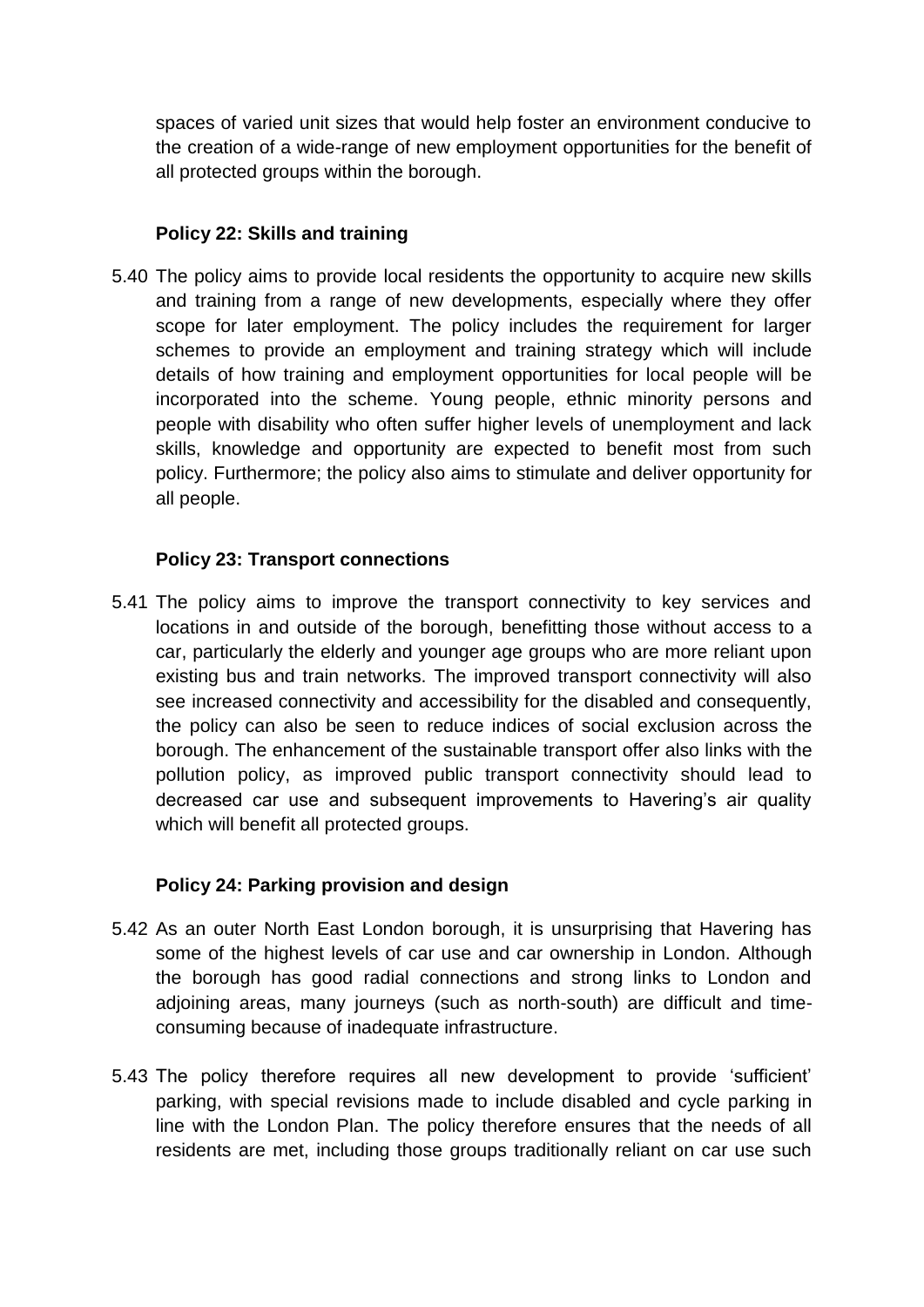as the elderly and those with young children, as well as those without access to a car who rely on cycling as their principle means of travel.

# **Policy 25: Digital connections**

5.44 The Policy seeks to promote the delivery of improved internet connectivity for all new developments, with such policy seen to benefit all protected groups. The disabled and older age groups will likely benefit most from such policy, with improved digital access allowing for home working and further skill progression providing a means of social inclusion for those who might otherwise struggle to leave home.

# **Policy 26: Urban design**

5.45 Good design is essential to creating beautiful, sustainable and inclusive places. Under this policy, the Council will require a high standard of design for all buildings and spaces in the borough. A key element of good design recognised in the policy is ensuring that buildings are accessible to all. Examples of features which improve accessibility could include wheelchair access, step free routes, way-finding and non-slip surfaces. Those less mobile, including older and disabled people will benefit most from such policy.

# **Policy 27: Landscaping**

- 5.46 The policy seeks to ensure that all new developments incorporate a detailed and high quality landscape scheme with existing landscape features that contribute positively to the setting and character of a local area, with a specific focus on maximising opportunities for greening through planting of trees and other soft landscaping.
- 5.47 Landscape, which refers to the character, design and appearance of all of the spaces between buildings, can not only contribute positively to the streetscape and local character of an area but it can also provide visual amenity and opportunities for recreation and relaxation.
- 5.48 Ensuring incorporation of high quality landscape schemes and retaining existing landscape features therefore has the potential to benefit all protected groups, by continuing to ensure the provision of opportunities for recreation and relaxation and enhancement of an area's visual amenity, significant health benefits can be conveyed to all protected groups.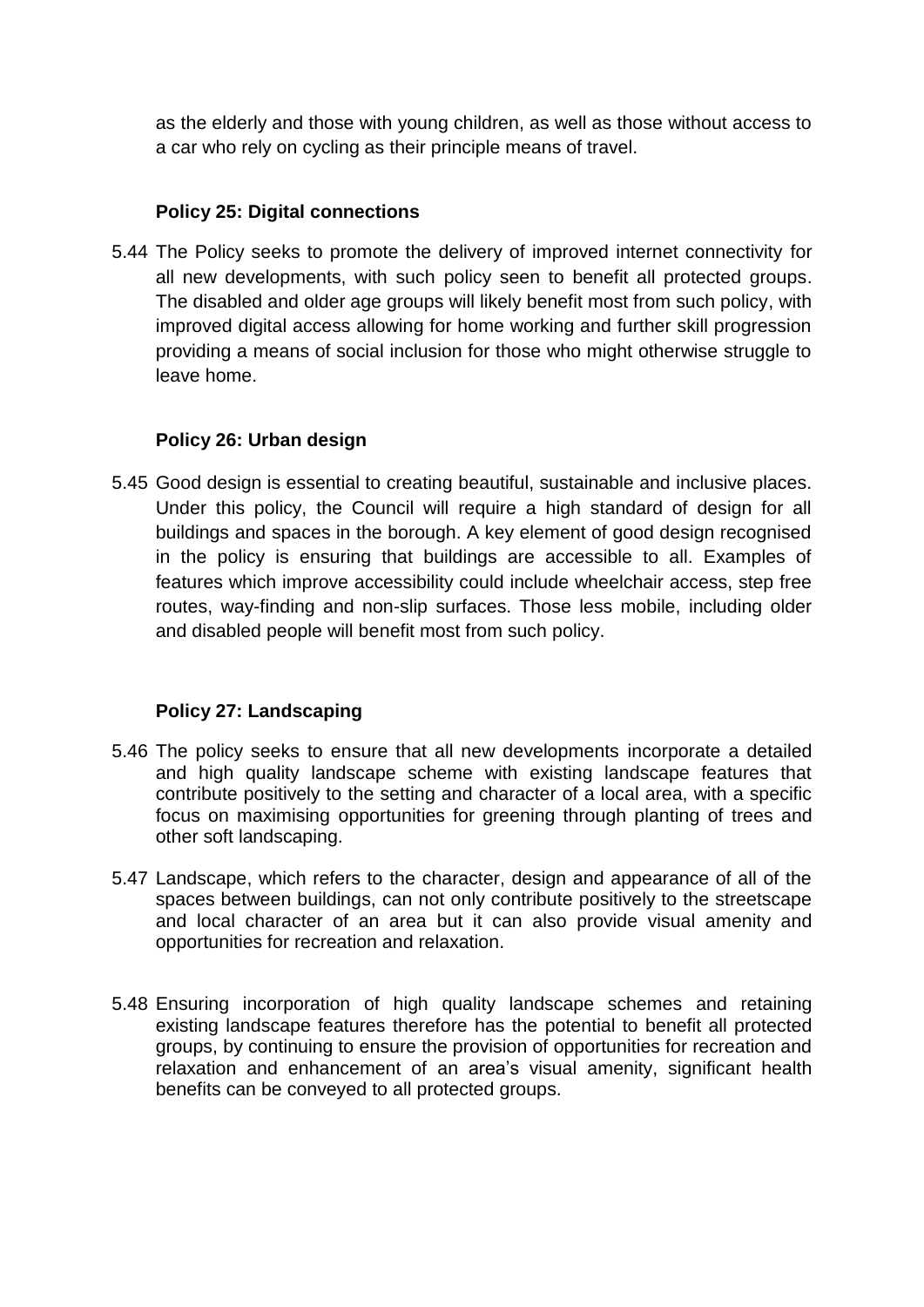### **Policy 29: Green infrastructure**

- 5.49 The policy seeks to maintain and expand the network of green spaces and natural features in the borough and optimise the benefits of green infrastructure to the environment, economy and community.
- 5.50 Green infrastructure, which is a network of green spaces and natural features can provide multiple benefits for all protected groups, providing opportunities for recreation and relaxation, physical activity and education which can in turn encourage the adoption of healthy, active lifestyles as well as enhancing resident knowledge about their local environment.

# **Policy 30: Nature conservation**

5.51 The policy seeks to ensure the protection and enhancement of designated biodiversity and geo-diversity sites across the borough for future generations to enjoy. Protection and enhancement of the boroughs biodiversity can be seen to benefit all protected groups, continuing to provide residents with high quality, attractive amenity space for all to enjoy. It is also considered that young people will benefit considerably from such policy, with increased opportunity for learning experiences to take place outside of the classroom to aid in their educational experience.

# **Policy 32: Flood management**

- 5.52 The policy seeks to ensure that new and existing developments are safe from all sources of flooding and the physical safety of all residents and their belongings is guaranteed. The policy also ensures correct measures are integrated into new developments that minimise the risk of flooding and increase the resilience of Havering's communities to respond to the impacts of flooding events.
- 5.53 Developments that are located out of high flood risk zones and are well designed to counter flood risk would be of most benefit to vulnerable, less mobile groups such as the elderly, the disabled and families with very young children.

# **Policy 33 & 34: Air quality and Managing pollution**

5.54 These policies seek to improve the health and well-being of Havering's residents and to protect the borough's natural environment from air pollution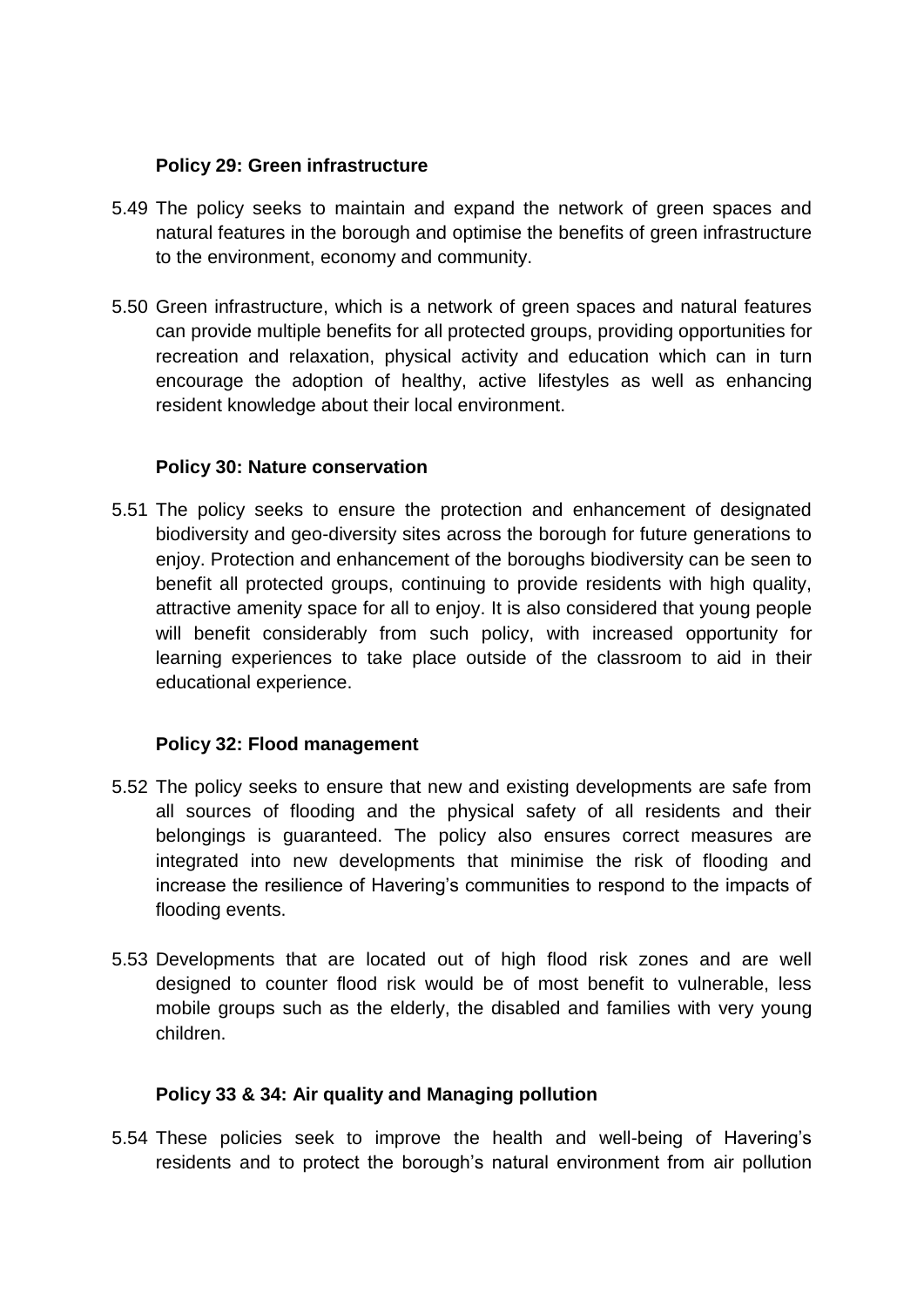and undue adverse impacts of new development from noise, odour and light pollution, land contamination, visual pollution and vibration by controlling and minimising exposure to these adverse impacts. Air quality is a particular issue in Havering, with the whole of the borough identified as an Air Quality Management Area. The main pollutants of concern are NO2, PM10 and PM2.5 and long term exposure to these pollutants are linked to cancer, heart disease, reduced lung function and respiratory disease. These policies therefore have particular benefits for both young and elderly persons who have been identified as being particularly sensitive to health issues linked to air pollution.

## **Policy 35: Waste management for new developments**

5.55 The waste management policy seeks to protect existing waste sites and ensure development reduces waste and promotes recycling. The policy seeks waste storage to be located where it can be conveniently and safely accessed, which will benefit all members of the community.

# **6. Results of Equality Impact Assessment Screening**

| Protected<br>Group | Summarise any possible<br>negative impacts that have been<br>identified for each protected<br>group and the impact of this for<br>the development of this activity | Summarise positive impacts or<br>potential opportunities to advance<br>equality or foster good relations for<br>each protected group                                                                                                                                                                                       |  |  |
|--------------------|--------------------------------------------------------------------------------------------------------------------------------------------------------------------|----------------------------------------------------------------------------------------------------------------------------------------------------------------------------------------------------------------------------------------------------------------------------------------------------------------------------|--|--|
| Age                | The Proposed Submission version of<br>the Local Plan is not expected to have<br>a negative impact in relation to this<br>protected group                           | All relevant policies contained within the<br>Proposed Submission version of the Local<br>Plan are considered to have positive<br>impacts enjoyed by all ages. Older people<br>will benefit particularly from policies to<br>improve accessibility to services, health,<br>amenity and recreational facilities,<br>namely; |  |  |
|                    |                                                                                                                                                                    | Housing supply<br>Affordable housing<br>Housing mix<br>$\blacksquare$<br>Specialist accommodation<br>Residential design and amenity<br>Healthy communities<br>Town Centre development<br>Social infrastructure                                                                                                             |  |  |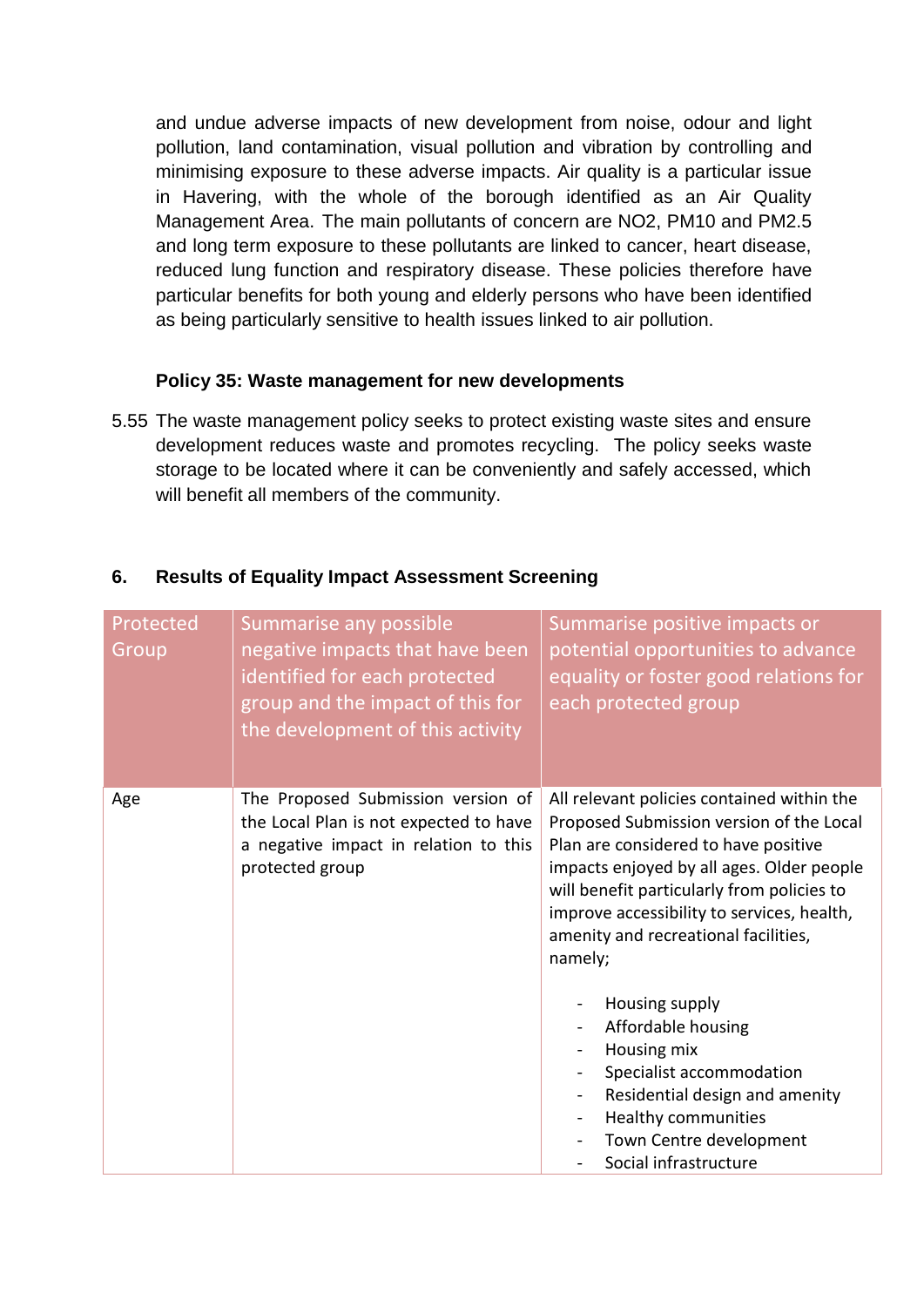|            |                                                                                                                                          | Open space, leisure & recreation<br><b>Transport connections</b><br>Parking provision and design<br><b>Digital connections</b><br>$\blacksquare$<br>Urban design<br>Flood management; and<br>$\blacksquare$<br>Air quality and pollution<br>Children and Young people will also<br>benefit from all the above and the<br>additional policies below, including:<br>Houses in multiple occupation<br>Conversions and subdivisions<br>Garden and backland development<br>Eating and drinking<br>$\blacksquare$<br>Education and early years<br>provision<br><b>Business growth</b><br>Affordable workspace<br>$\blacksquare$<br>Skills and training; and<br>Nature conservation                                                            |
|------------|------------------------------------------------------------------------------------------------------------------------------------------|-----------------------------------------------------------------------------------------------------------------------------------------------------------------------------------------------------------------------------------------------------------------------------------------------------------------------------------------------------------------------------------------------------------------------------------------------------------------------------------------------------------------------------------------------------------------------------------------------------------------------------------------------------------------------------------------------------------------------------------------|
| Disability | The Proposed Submission version of<br>the Local Plan is not expected to have<br>a negative impact in relation to this<br>protected group | It is considered that the relevant policies<br>within the Proposed Submission version of<br>the Local Plan will have a positive impact<br>on the quality of life of disabled people.<br>Disabled people will benefit particularly<br>from policies to improve accessibility to<br>homes, services, health, amenity and<br>recreational facilities, namely;<br>Housing supply<br>Housing mix<br>Specialist accommodation<br>Residential design & amenity<br><b>Healthy communities</b><br>Social infrastructure<br>Open space, leisure & recreation<br><b>Business growth</b><br>Affordable workspace<br>Skills and training<br><b>Transport connections</b><br>Parking provision and design<br>Urban design; and<br>Digital connections |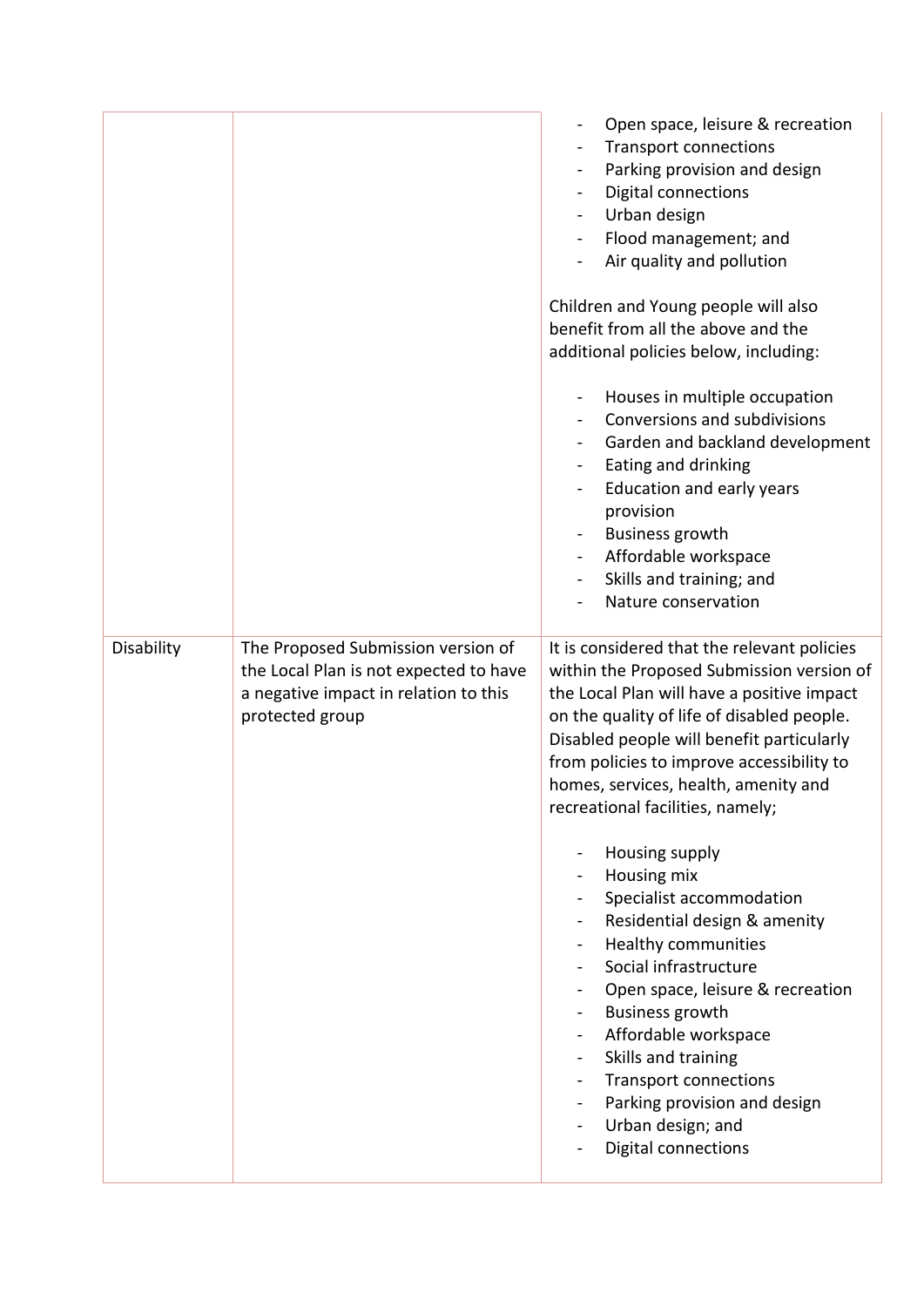| Ethnicity/Race                      | The Proposed Submission version of<br>the Local Plan is not expected to have<br>a negative impact in relation to this<br>protected group | The Proposed Submission version of the<br>Local Plan aims for overall improvements<br>in the borough from which people should<br>benefit regardless of their race. Protection<br>and enhancement of cultural facilities will<br>support the needs of ethnic minority<br>communities as will the residential<br>amenity policy, where the adoption of<br>'secured by design' principles will ensure<br>safety for all. |
|-------------------------------------|------------------------------------------------------------------------------------------------------------------------------------------|-----------------------------------------------------------------------------------------------------------------------------------------------------------------------------------------------------------------------------------------------------------------------------------------------------------------------------------------------------------------------------------------------------------------------|
|                                     |                                                                                                                                          | The needs of Romany Gypsies and Irish<br>travellers which are identified as racial<br>groups under the Equalities Act are also<br>considered in the Proposed Submission<br>version of the Local Plan, with the 'Gypsy<br>& Traveller' policy seeking to meet the<br>objectively assessed pitch needs of such a<br>group.                                                                                              |
| Gender/Sex                          | The Proposed Submission version of<br>the Local Plan is not expected to have<br>a negative impact in relation to this<br>protected group | The Proposed Submission version of the<br>Local Plan aims for overall improvements<br>in the borough from which all people<br>should benefit, regardless of gender. The<br>residential design and amenity policy will<br>help to address both the fear of crime<br>(most commonly expressed by women)<br>and being a victim of 'stranger violence'<br>within the public realm (as most<br>commonly expressed by men)  |
| Gender Re-<br>assignment            | The Proposed Submission version of<br>the Local Plan is not expected to have<br>a negative impact in relation to this<br>protected group | The Proposed Submission version of the<br>Local Plan aims for overall improvements<br>in the borough from which all people<br>should benefit, regardless of their current<br>or previous gender.<br>The residential design and amenity policy<br>will help to address the fear of hate crime<br>often expressed by many members of the<br>LGBT community.                                                             |
| Marriage &<br><b>Civil Partners</b> | The Proposed Submission version of<br>the Local Plan is not expected to have<br>a negative impact in relation to this                    | The Proposed Submission version of the<br>Local Plan aims for overall improvements<br>in the borough from which all people                                                                                                                                                                                                                                                                                            |
|                                     | protected group                                                                                                                          | should benefit, regardless of their<br>relationship status.                                                                                                                                                                                                                                                                                                                                                           |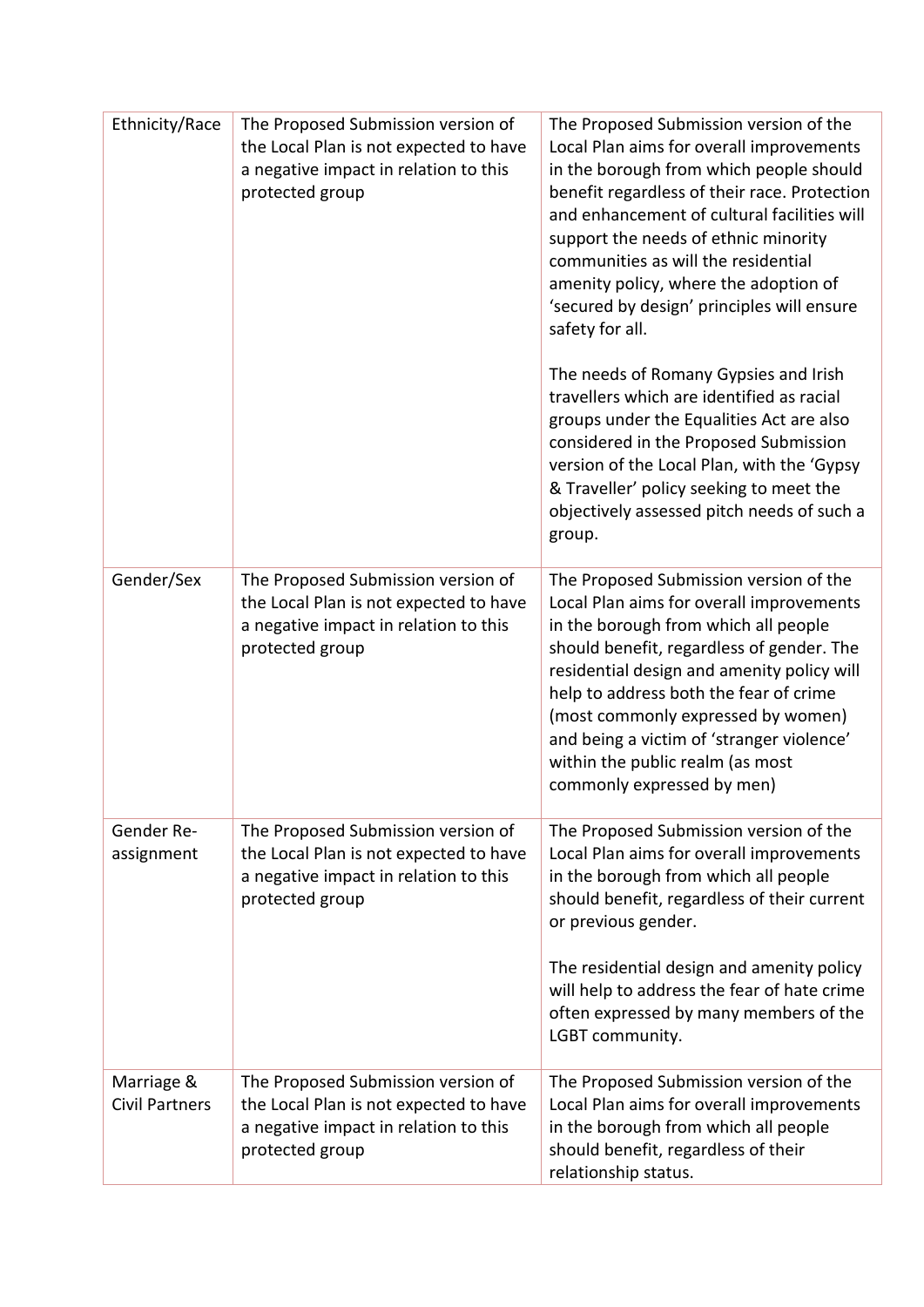| Pregnancy &<br>Maternity     | The Proposed Submission version of<br>the Local Plan is not expected to have<br>a negative impact in relation to this<br>protected group | The Proposed Submission version of the<br>Local Plan aims to secure additions and<br>improvements to open space which will<br>bring benefits to all sectors of society.<br>Families and young people will be<br>particular beneficiaries, with nearby open<br>spaces central to important play time.<br>Pregnant women and new families will<br>also benefit from the social infrastructure<br>policy which seeks to protect and improve<br>community and healthcare facilities as<br>well as their accessibility. |
|------------------------------|------------------------------------------------------------------------------------------------------------------------------------------|--------------------------------------------------------------------------------------------------------------------------------------------------------------------------------------------------------------------------------------------------------------------------------------------------------------------------------------------------------------------------------------------------------------------------------------------------------------------------------------------------------------------|
| Religion or<br><b>Belief</b> | The Proposed Submission version of<br>the Local Plan is not expected to have<br>a negative impact in relation to this<br>protected group | The Proposed Submission version of the<br>Local Plan aims for overall improvements<br>in the borough from which all people<br>should benefit, regardless of their religion<br>of beliefs.<br>Faith facilities are also protected and<br>places of worship encouraged under the<br>Social Infrastructure policy so all beliefs<br>have a safe place to worship.                                                                                                                                                     |
| Sexual<br>Orientation        | The Proposed Submission version of<br>the Local Plan is not expected to have<br>a negative impact in relation to this<br>protected group | The Proposed Submission version of the<br>Local Plan aims for overall improvements<br>in the borough from which all people<br>should benefit, regardless of their sexual<br>orientation.<br>The residential design and amenity policy<br>will help to address the fear of hate crime<br>often expressed by many members of the<br>LGBT community.                                                                                                                                                                  |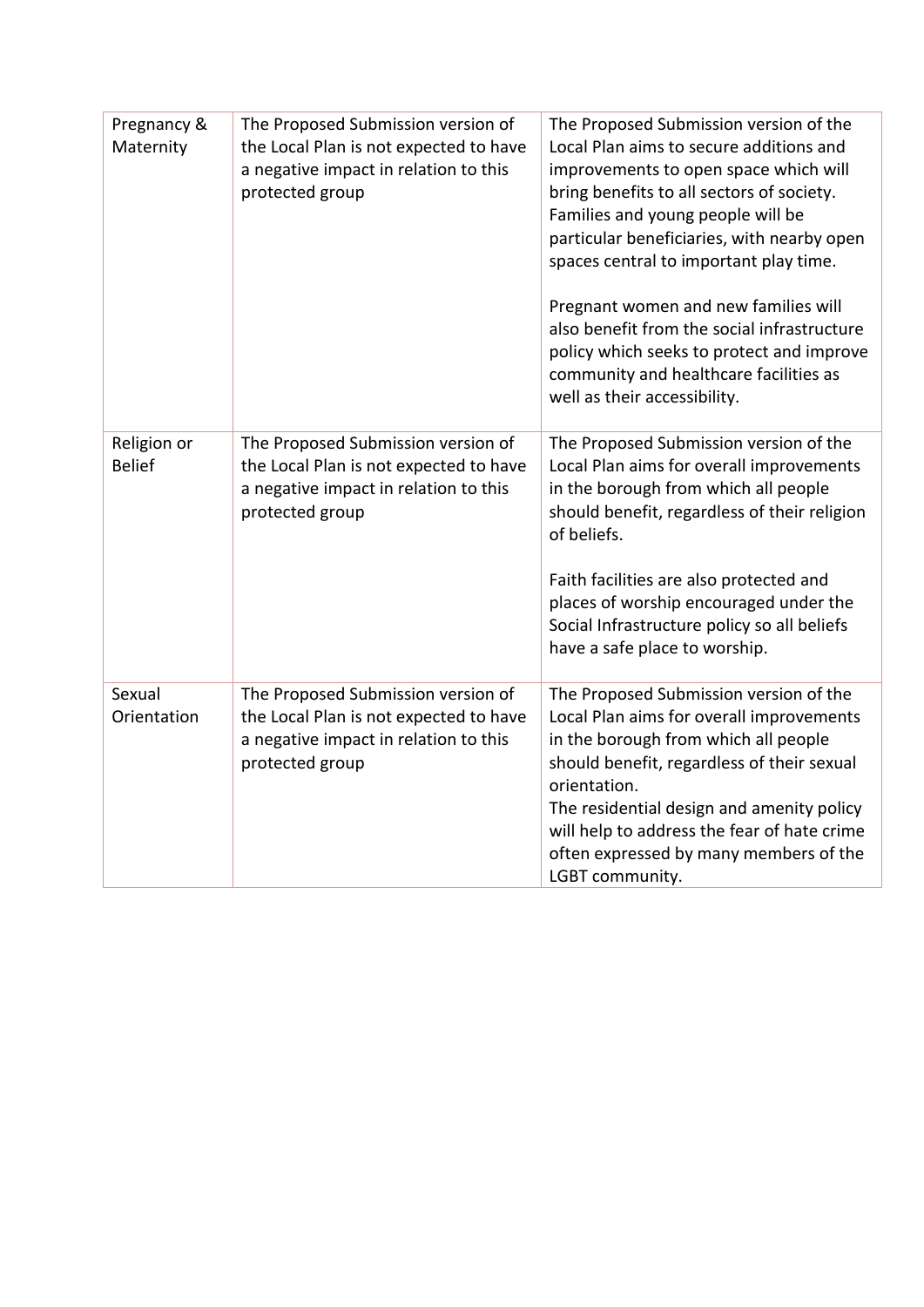# **POLICY SUMMARY TABLE:**

|                                                                            | Age       | Dis-<br>ability | Race       | Sex        | Gender<br>Reassignment | <b>Marriage</b><br>and Civil<br><b>Partnership</b> | <b>Maternity</b> | <b>Religion</b><br>or Belief | <b>Sexual</b><br><b>Orientation</b> |
|----------------------------------------------------------------------------|-----------|-----------------|------------|------------|------------------------|----------------------------------------------------|------------------|------------------------------|-------------------------------------|
| <b>Spatial Strategy</b>                                                    | $+$       | $\ddot{}$       | $\ddot{}$  | $\ddot{}$  | $\ddot{}$              | $\ddot{}$                                          | $\ddot{}$        | $\pm$                        | $\ddot{}$                           |
| Romford<br><b>Strategic</b><br>Development<br>Area                         | $\ddot{}$ | $\ddot{}$       | $\ddot{}$  | $+$        | $\pm$                  | $\pm$                                              | +                | +                            | +                                   |
| Rainham and<br><b>Beam Park</b><br><b>Strategic</b><br>Development<br>Area | $\ddot{}$ | +               | $\ddot{}$  | $\ddot{}$  | $\ddot{}$              | $\boldsymbol{+}$                                   | $\ddot{}$        | $\ddot{}$                    | +                                   |
| <b>Housing Supply</b>                                                      | $+$       | $+$             | $\ddot{}$  | $+$        | $+$                    | $\pm$                                              | $\pm$            | $+$                          | $\ddot{}$                           |
| Affordable<br>housing                                                      | $\ddot{}$ | $\ddot{}$       | $\ddot{}$  | $\pm$      | $\pm$                  | $\ddot{}$                                          | +                | $+$                          | +                                   |
| Housing mix                                                                | $+$       | $\ddot{}$       | $\ddot{}$  | $\ddot{}$  | $+$                    | $\pm$                                              | $\ddot{}$        | $+$                          | $\ddot{}$                           |
| Specialist<br>accom-<br>modation                                           | $\ddot{}$ | $\ddot{}$       | 0          | ${\cal O}$ | ${\cal O}$             | ${\cal O}$                                         | $\mathcal O$     | 0                            | ${\cal O}$                          |
| Houses in<br>multiple<br>occupation                                        | $\ddot{}$ | $\ddot{}$       | 0          | ${\cal O}$ | ${\cal O}$             | ${\cal O}$                                         | ${\cal O}$       | ${\cal O}$                   | ${\cal O}$                          |
| Residential<br>design and<br>amenity                                       | $\ddot{}$ | $\ddot{}$       | $\ddot{}$  | $\ddot{}$  | $\ddot{}$              | $\boldsymbol{+}$                                   | ${\cal O}$       | $\ddot{}$                    | +                                   |
| Conversions and<br>sub-divisions                                           | $\ddot{}$ | $\ddot{}$       | $\ddot{}$  | $+$        | $+$                    | $\pm$                                              | $\ddot{}$        | $+$                          | $\pm$                               |
| Garden and<br>backland<br>development                                      | $\ddot{}$ | $\ddot{}$       | 0          | 0          | 0                      | ${\cal O}$                                         | +                | ${\cal O}$                   | 0                                   |
| Gypsy and<br>traveller<br>accommodation                                    | 0         | 0               | $\ddot{}$  | ${\cal O}$ | ${\cal O}$             | ${\cal O}$                                         | ${\cal O}$       | $\pm$                        | ${\cal O}$                          |
| Healthy<br>Communities                                                     | $\ddot{}$ | $\ddot{}$       | $\ddot{}$  | $+$        | $+$                    | $\pm$                                              | $\pm$            | $+$                          | $\ddot{}$                           |
| <b>Town Centre</b><br>Development                                          | $\ddot{}$ | $\ddot{}$       | $\ddot{}$  | 0          | ${\cal O}$             | ${\cal O}$                                         | $\ddot{}$        | ${\cal O}$                   | ${\cal O}$                          |
| <b>Eating and</b><br>drinking                                              | $\ddot{}$ | 0               | 0          | ${\cal O}$ | ${\cal O}$             | ${\cal O}$                                         | 0                | ${\cal O}$                   | 0                                   |
| Culture and<br>creativity                                                  | $+$       | $\ddot{}$       | $\ddot{}$  | ${\cal O}$ | ${\cal O}$             | ${\cal O}$                                         | ${\cal O}$       | 0                            | ${\cal O}$                          |
| Social<br>infrastructure                                                   | $\ddot{}$ | $+$             | $\ddot{}$  | $+$        | $+$                    | $\pm$                                              | $\ddot{}$        | $\ddot{}$                    | $\ddot{}$                           |
| <b>Education and</b><br>early year's                                       | $\ddot{}$ | $\ddot{}$       | ${\cal O}$ | ${\cal O}$ | ${\cal O}$             | ${\cal O}$                                         | 0                | ${\cal O}$                   | 0                                   |